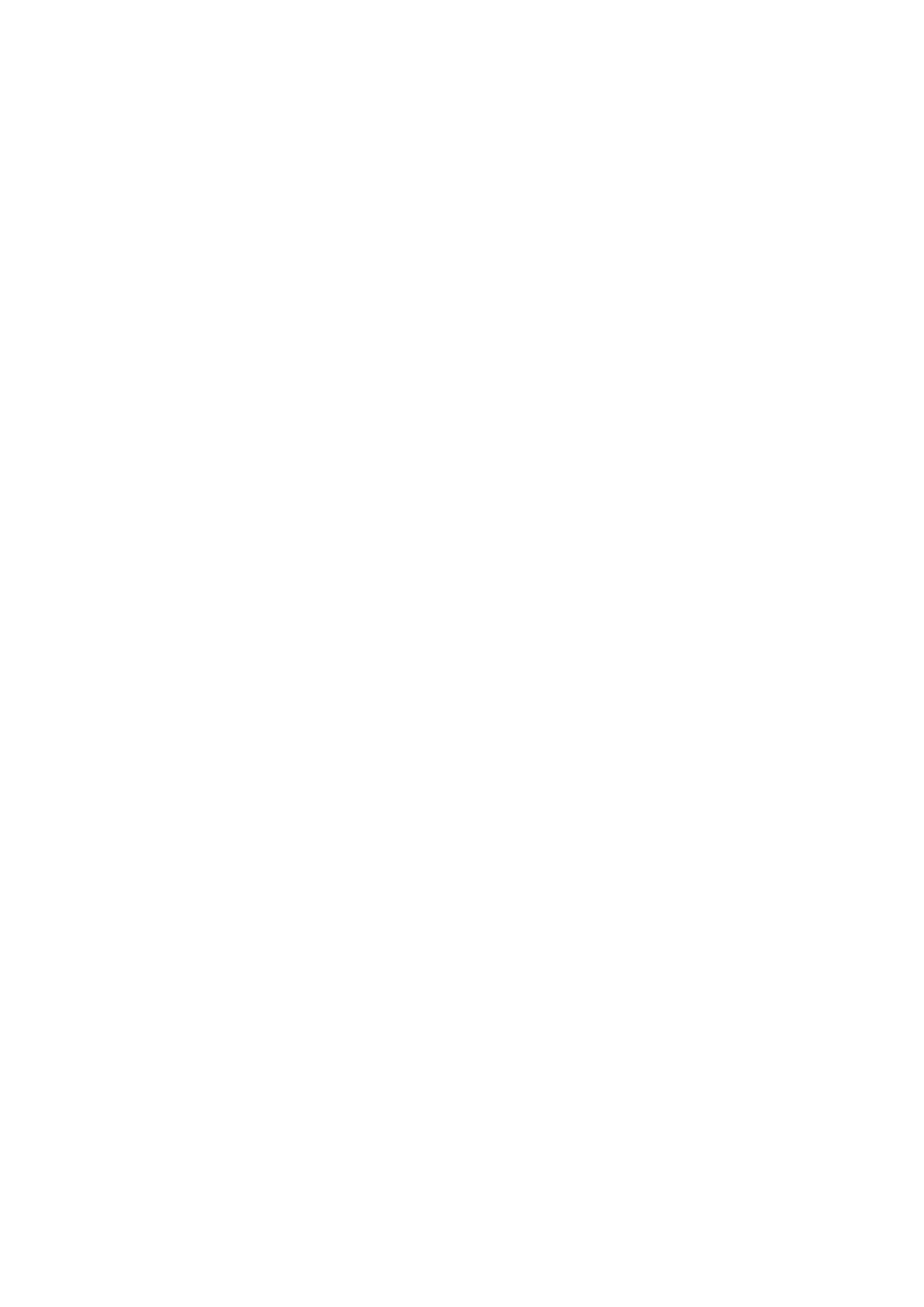Policy and implementation strategies for the education of

## gifted and talented students

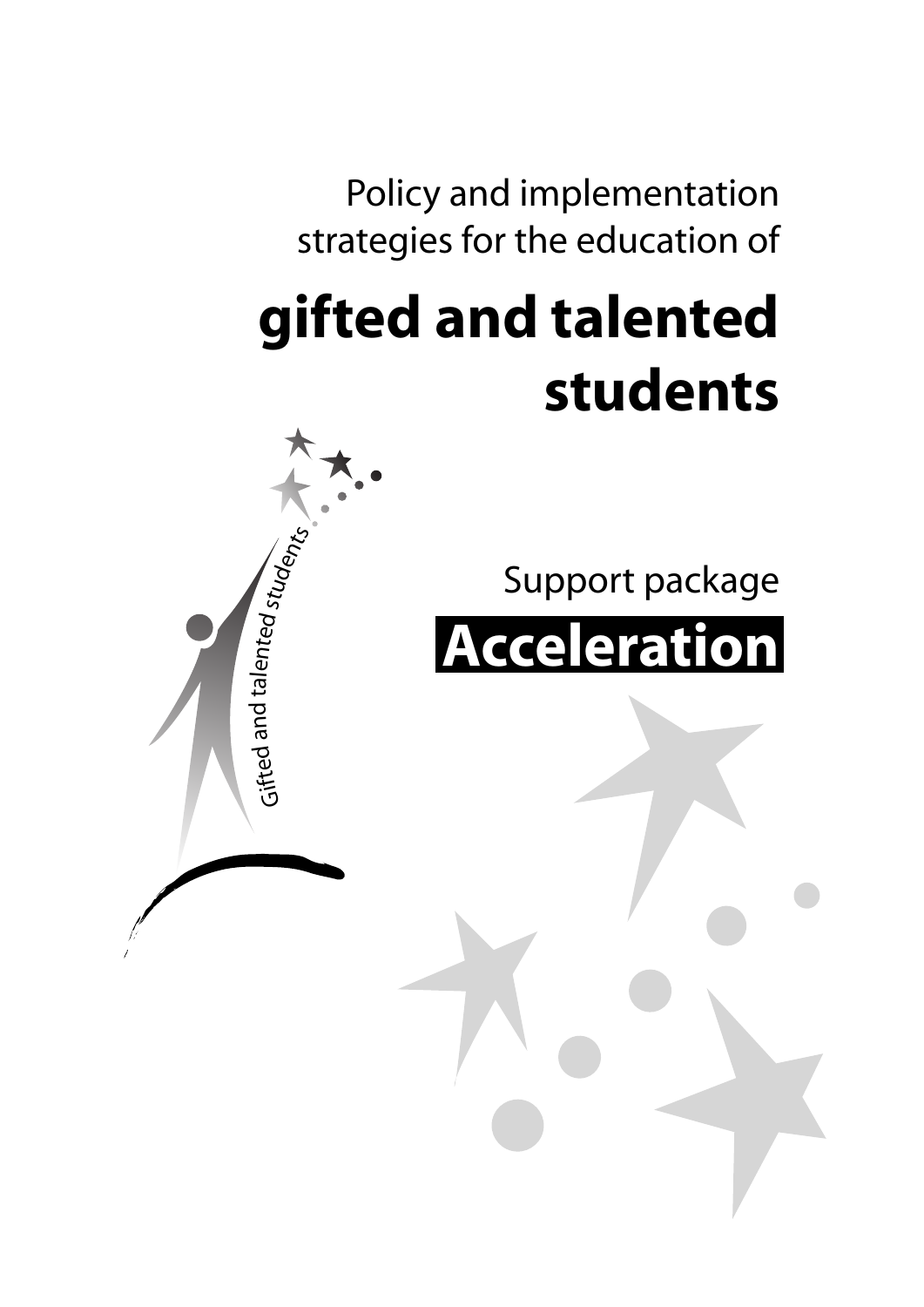© State of NSW, Department of Education and Training, Curriculum K-12 Directorate, 2004

Copies of this document may be made for use in connection with activities of the Department of Education and Training on the condition that copies of the material are made without alteration and must retain acknowledgement of the copyright.

Any enquiries about alterations, or about reproduction for other purposes, including commercial purposes, should be directed in the first instance to Curriculum K-12 Directorate on (02) 9886 7743.

ISBN: 0731383303

SCIS: 1172687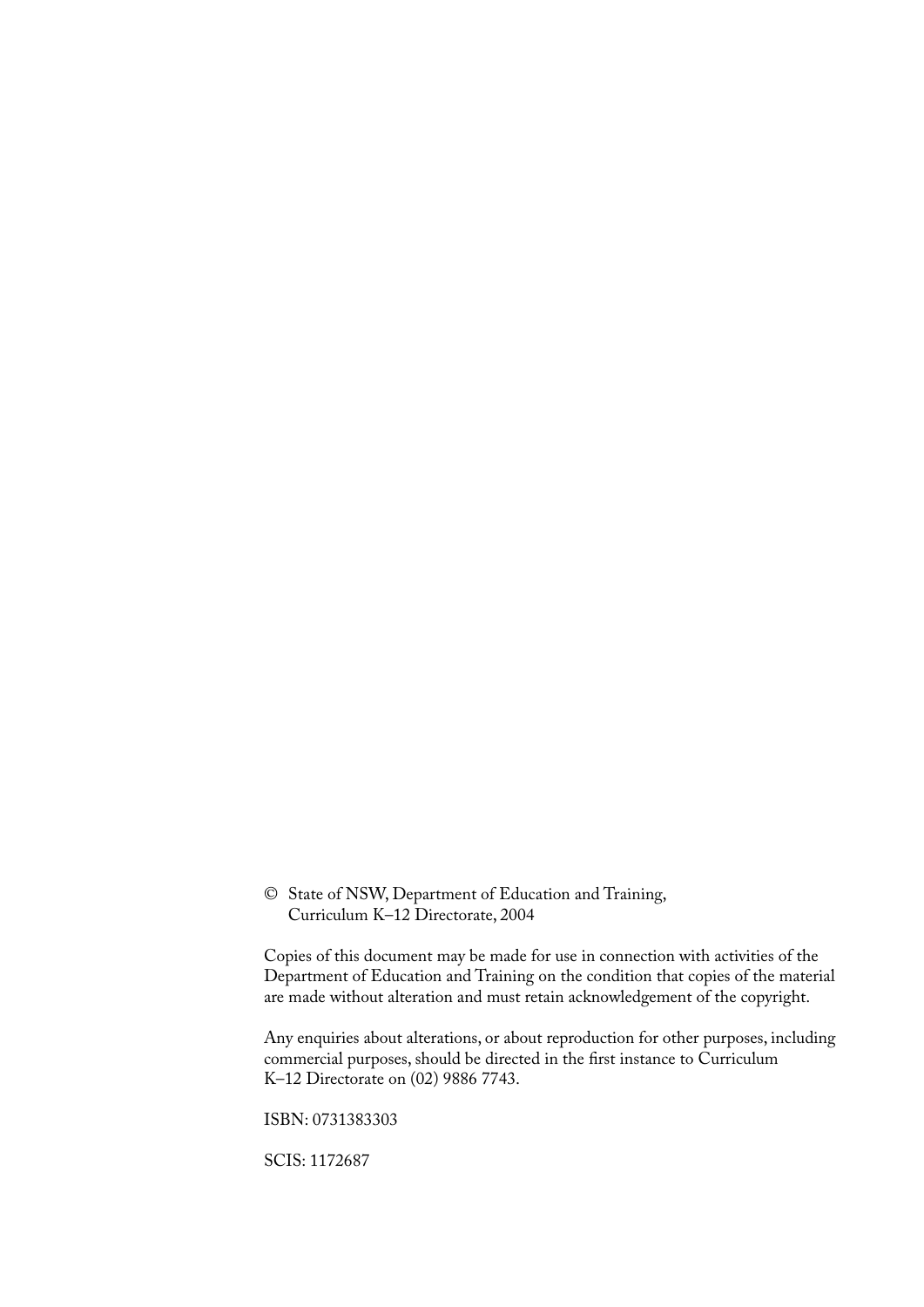## **Contents**

| Foreword                                           | 5              |
|----------------------------------------------------|----------------|
| Key                                                | 5              |
| Acknowledgements                                   | 6              |
| Overview                                           | 6              |
| Accelerated progression                            | $\overline{7}$ |
| Acceleration                                       | 8              |
| Introduction                                       | 8              |
| Approaches to acceleration                         | 9              |
| Policy                                             | 9              |
| Credentials                                        | 11             |
| Assessment                                         | 12             |
| Types of acceleration                              | 13             |
| Acceleration for readiness or superior achievement | 15             |
| Early school entrance                              | 15             |
| Year or stage advancement                          | 16             |
| Continuous placement                               | 17             |
| Self-paced instruction                             | 18             |
| Subject-matter acceleration                        | 18             |
| Combined classes                                   | 19             |
| Advanced placement                                 | 20             |
| Correspondence courses                             | 21             |
| Credit by examination                              | 22             |
| Acceleration in university                         | 22             |
| Acceleration for faster pace                       | 23             |
| Curriculum compacting                              | 23             |
| Curriculum telescoping                             | 24             |
| Mentorships                                        | 24             |
| Extracurricular programs                           | 25             |
| Early graduation                                   | 25             |
| Glossary                                           | 26             |
| References                                         | 27             |
| Resources                                          | 29             |
| Abbreviations                                      | 31             |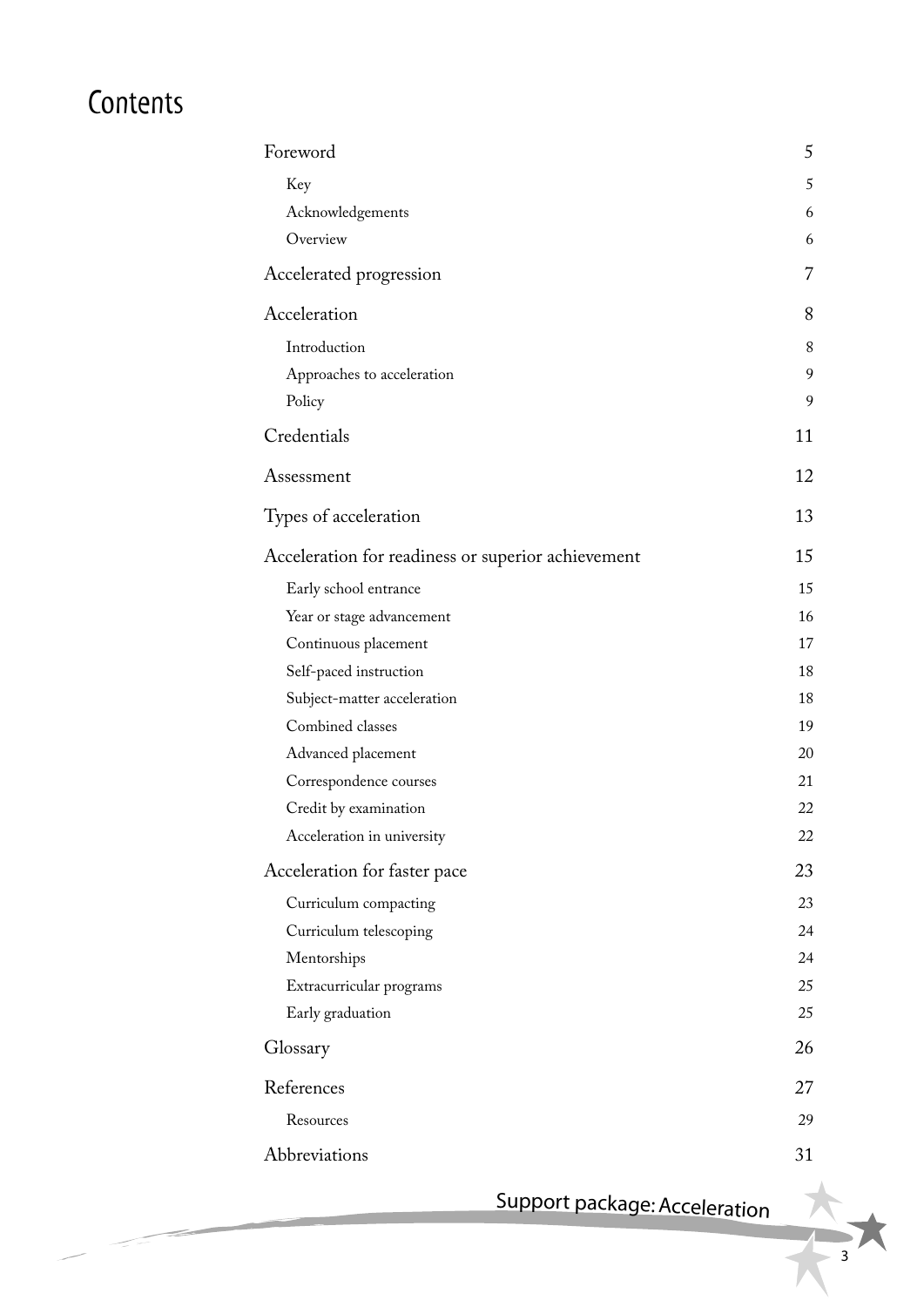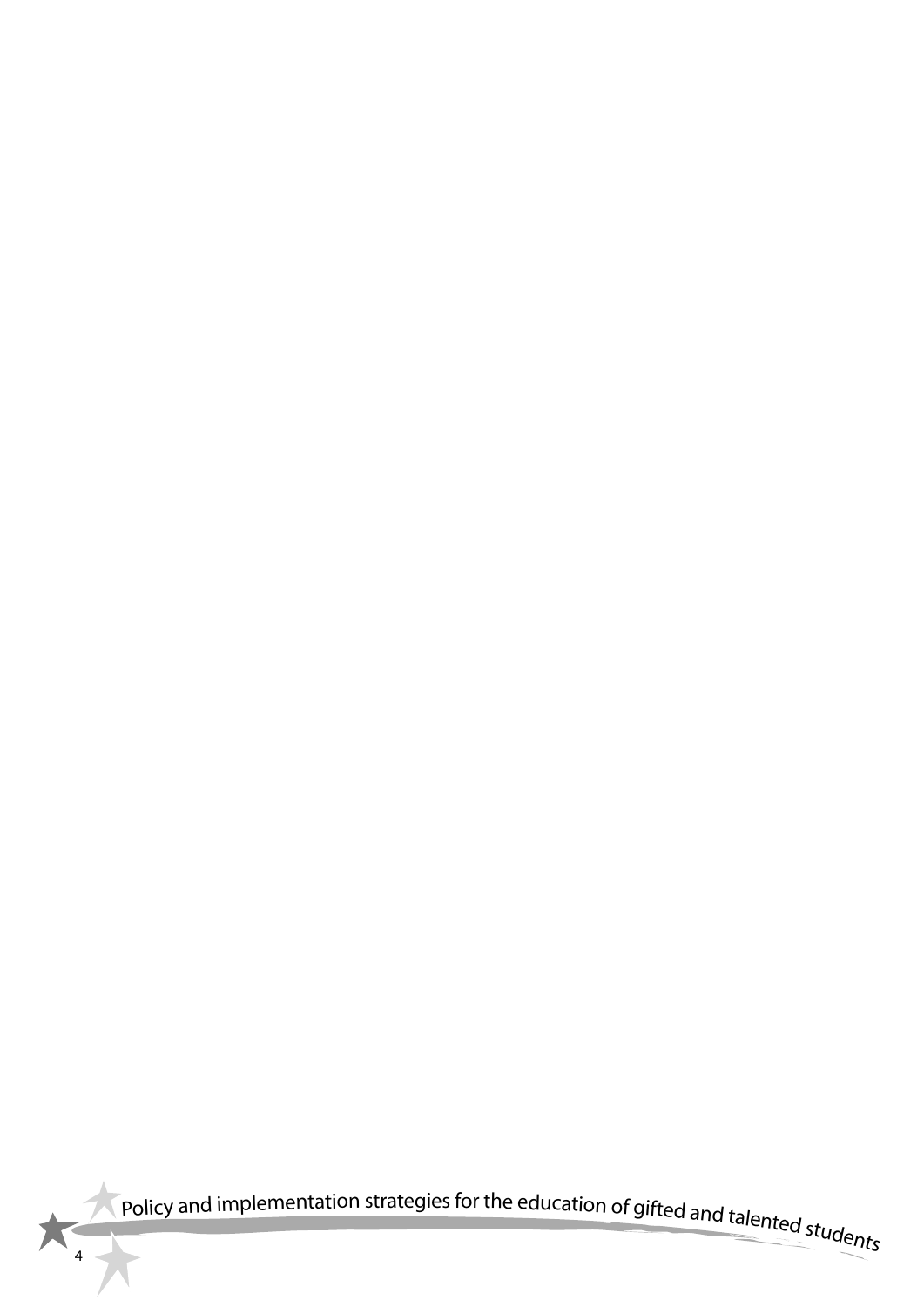## Foreword

This package is intended to support schools in implementing the Policy and implementation strategies for the education of gifted and talented students (revised 2004). It explains how school staff can manage the acceleration of gifted students. As part of this initiative, information is available in the support packages on identifying gifted students and differentiating the curriculum. What are the options? Extension programs for gifted and talented students in comprehensive schools: A discussion paper (2004) also provides clarification for the implementation of the revised policy.

Some additional support materials, indicated by the icons below, are available on the Gifted and Talented web site at

http://www.curriculumsupport.nsw.edu.au/gats/index.cfm

Key

The following icons designate resources and activities that include:



Reading material, such as policies, documentation, publications and articles supporting the particular aspects of acceleration under discussion



Proformas and checklists for schools to modify for their own school and community



Electronic material, including Internet sites and PowerPoint presentations



Case studies that depict examples of strategies for supporting students and implementing specific acceleration placements.



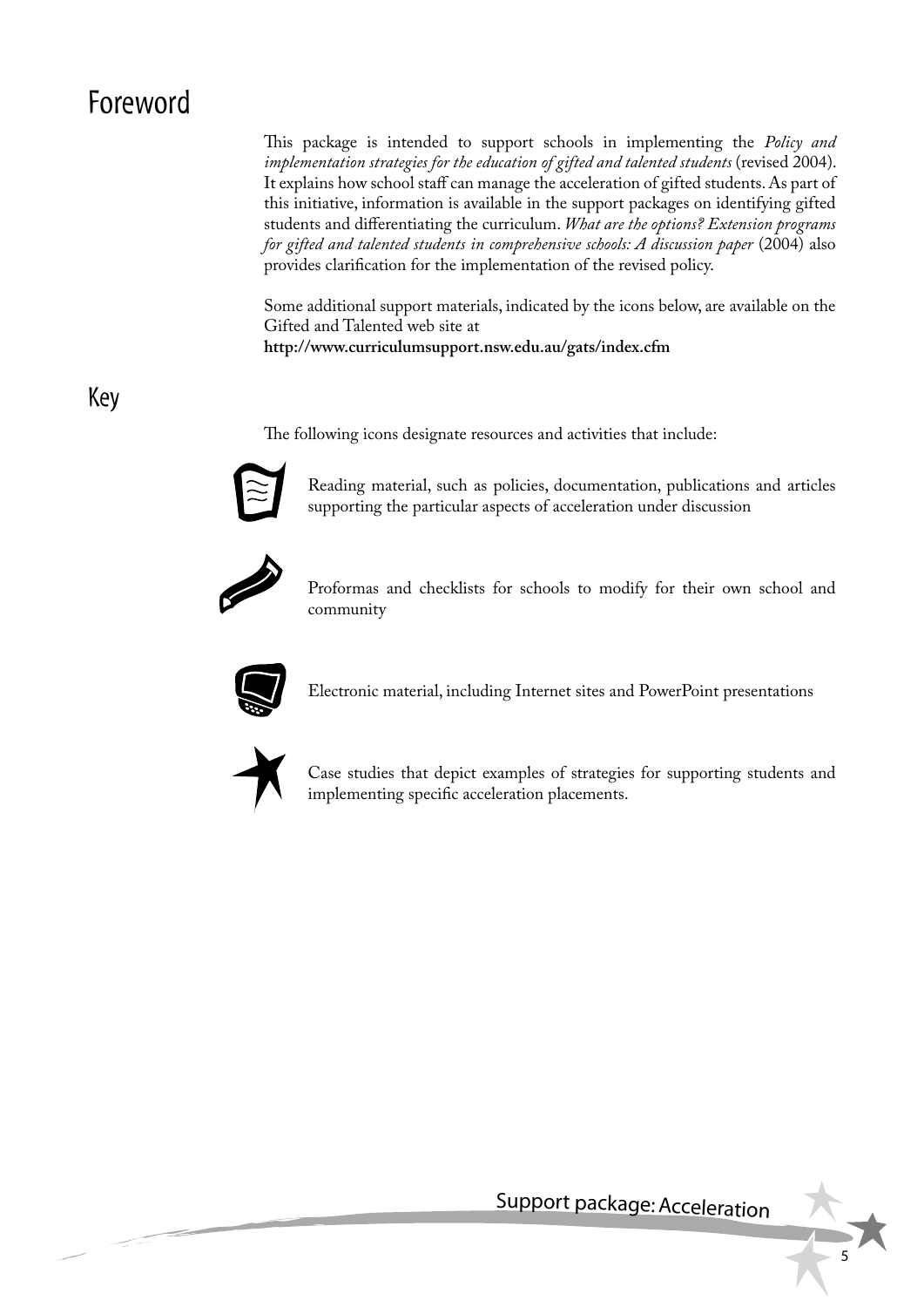## Acknowledgements

We thank the following for their contributions to the acceleration support package:

| Mrs Chris Ford               | Cherrybrook Technology High School  |
|------------------------------|-------------------------------------|
| Ms Julie Grimshaw            | Punchbowl Boys High School          |
| Mrs Tina Howard              | <b>St Ives North Public School</b>  |
| Dr Kim Jaggar                | Sydney Boys High School             |
| Dr Peter Merrotsy            | University of New England           |
| Mr Peter Morris              | Greystanes Public School            |
| Dr Carol Muiznieks           | Engadine West Public School         |
| Mr David Patterson           | Office of the Board of Studies NSW  |
| Mr Michael Quinlan and staff | James Ruse Agricultural High School |

## Overview

The following overview may help schools to develop their acceleration policy.

Reference should also be made to the Policy and implementation strategies for the education of gifted and talented students (revised 2004) and the companion document Guidelines for the use of strategies to support gifted and talented students for further information.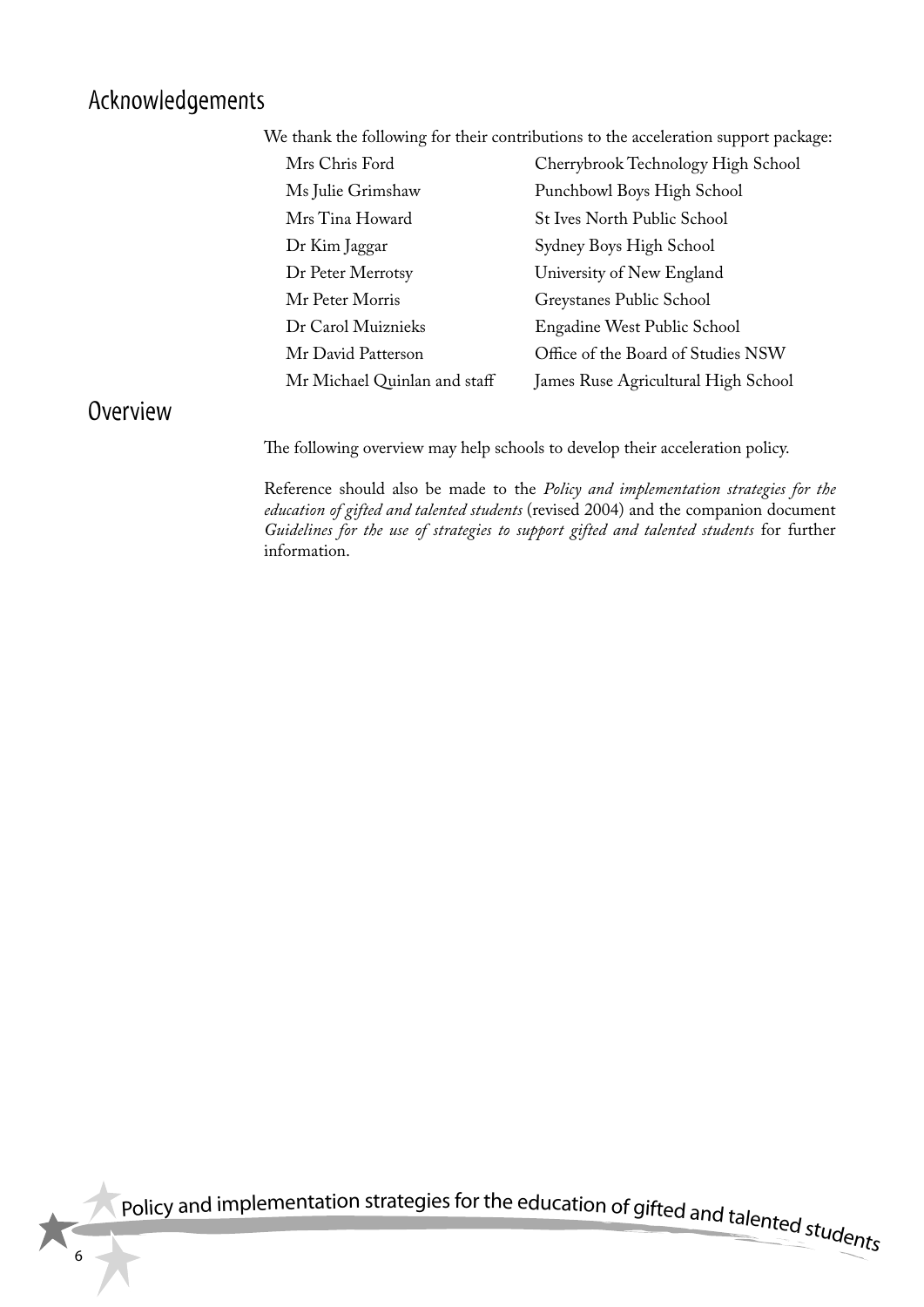## Accelerated progression

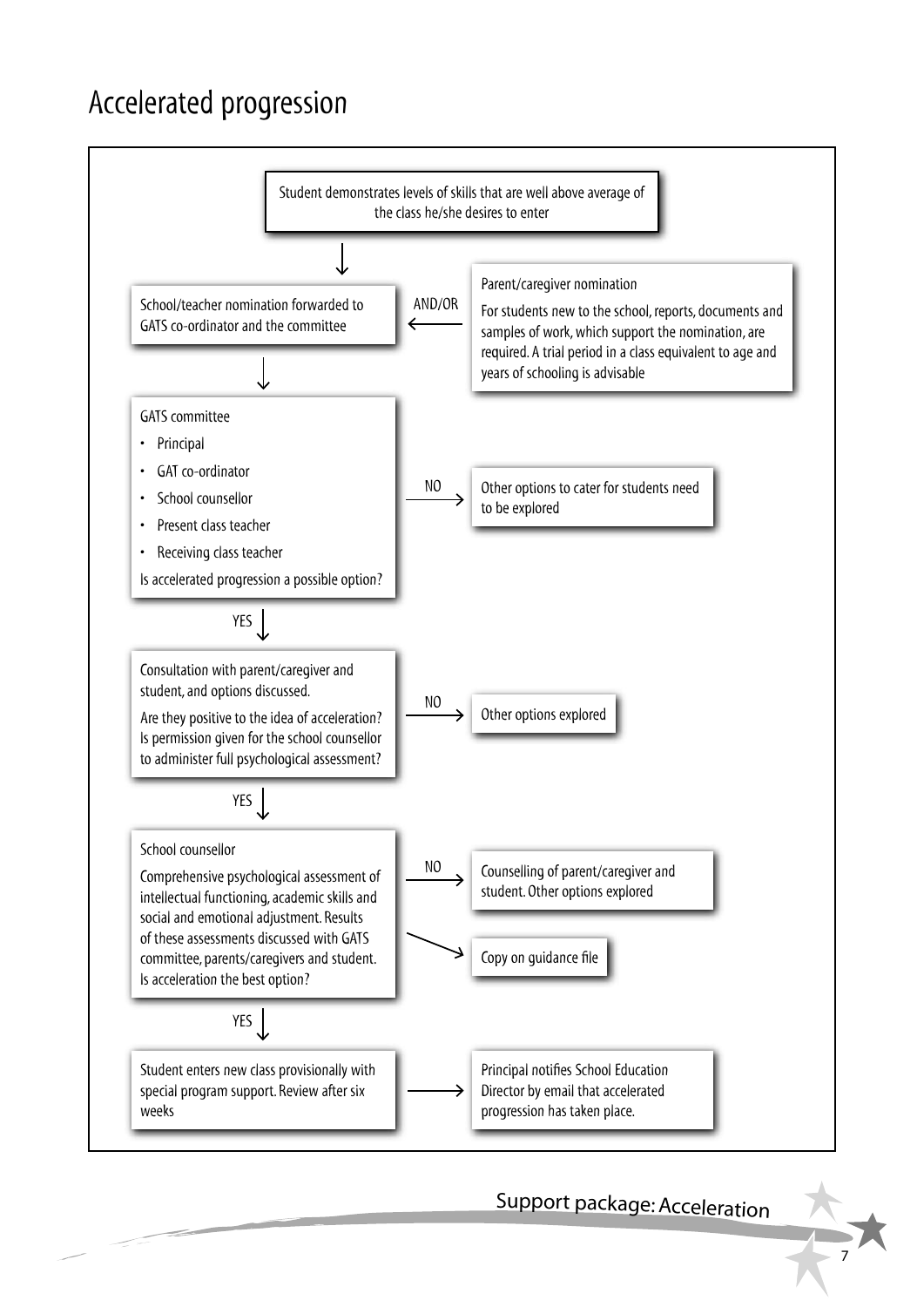## Acceleration

## Introduction

*"It is critical that gifted and talented students be given appropriate opportunity, stimulation and experiences to develop their potential."* (NSW Department of Education and Training, 2004a, p. 6)

Gifted and talented students have cognitive and emotional abilities that allow them to learn much more quickly than their age peers. Acceleration is a set of administrative strategies that enable educators to cater efficiently and effectively for the diversity of cognitive development, needs and competencies of gifted and talented students (Van Tassel-Baska, 1992a). They allow gifted students to "progress through an educational program at rates faster or ages younger than normal" (Pressey, 1949, in Southern & Jones, 1991), and are not to be confused with modification of curriculum content. This is dealt with fully in the support material on curriculum differentiation.

Acceleration is designed to allow a student to progress through the core content of a school program at a natural rate, rather than being restricted by artificially imposed steps of progression. The interdependent practices of grouping strategies, enrichment, counselling interventions and acceleration are central to maximising learning outcomes for gifted students. The provision of a developmentally appropriate curriculum is the key element of any gifted program (Van Tassel-Baska, 2000) and should minimise the occurrence of underachievement and boredom. The decision to accelerate any student needs to be made in consultation with the student, parents/ caregivers, teachers, principal and school counsellor.

The value of accelerated progression for gifted and talented students is becoming more widely accepted across Australia. The practice has the potential to enhance student learning, motivation, accomplishments and self-esteem (Kulik & Kulik, 1984; Van Tassel-Baska, 1986; Southern, Jones & Stanley, 1993; Schiever & Maker, 2003). Of the many intervention strategies provided by schools, acceleration is the one best supported by research (Benbow, 1998). Despite the controversy in this field of research, no studies have shown the practice of acceleration to be harmful to accelerants (Borland, 1989; Kulik & Kulik, 1992; Gross, 1993; Sayler & Brookshire, 1993). Indeed, failure to provide appropriate acceleration for students may lead to more significant negative cognitive and affective outcomes for the student (Feldhusen, Proctor & Black, 1986).

Significantly, the [Commonwealth of Australia Senate Committee Report](http://www.aph.gov.au/senate/committee/eet_ctte/completed_inquiries/1999-02/gifted/index.htm) (2001) identified acceleration as being highly advantageous for students who are socially and emotionally ready for an alternative placement. The Committee recommended that Ministerial Council on Employment, Education, Training and Youth Affairs (MCEETYA) adopt "a more consistent policy regarding suitable acceleration" (Commonwealth of Australia, 2001).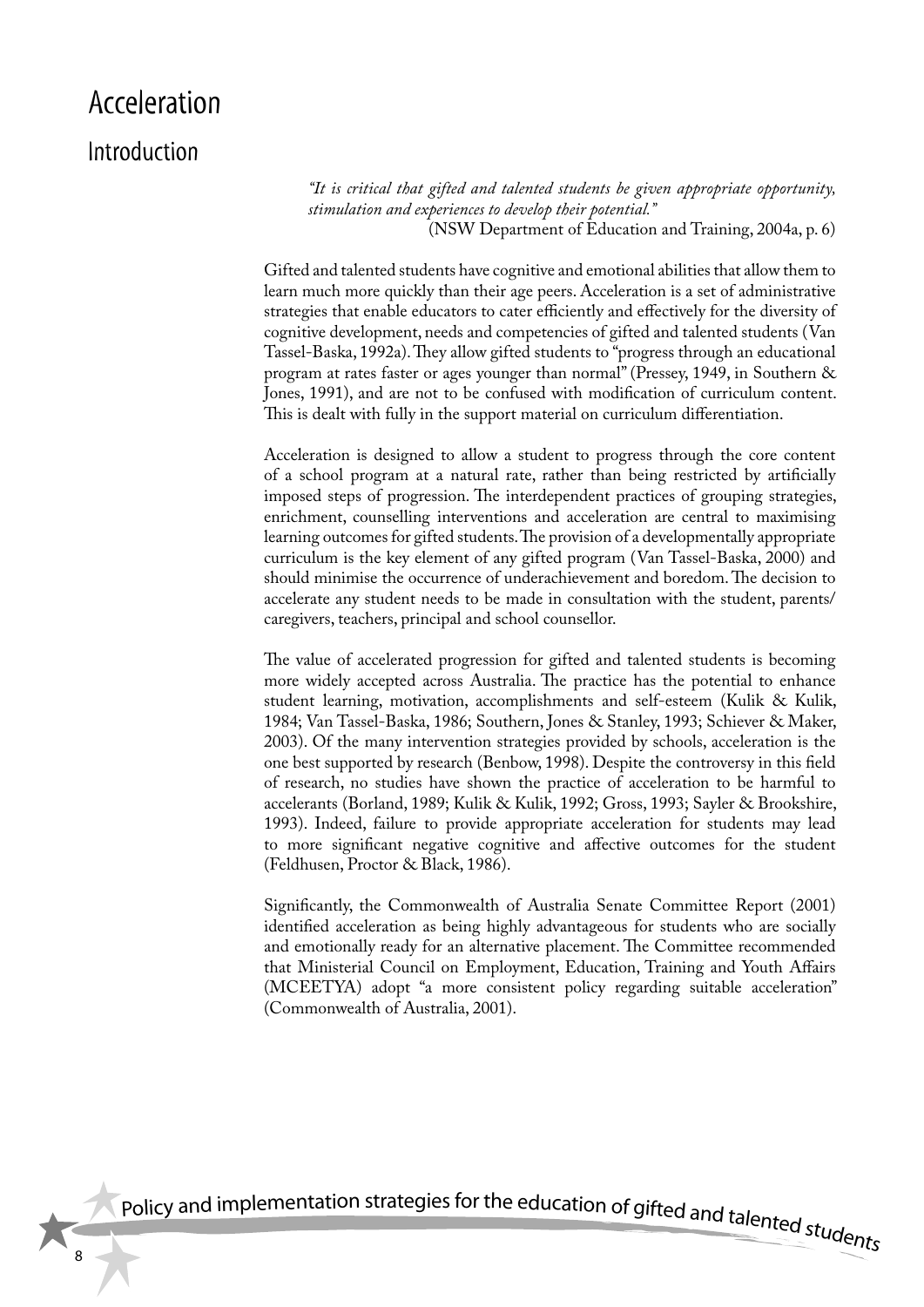## Approaches to acceleration

It should not be presumed that all gifted students would benefit from acceleration. Careful screening and evaluation of candidates are essential in determining the most appropriate intervention strategy for each student. Counselling, an integral component of acceleration, should enable gifted students to understand the purpose, procedures and implications of the proposed accelerative option.

Acceleration should not be adopted in isolation, but should be a component in a strategy of curricular flexibility (Benbow, 1998), combining with other "accelerative options, enrichment options, and out-of-school opportunities that reflect the best possible alternative for educating a specific child" (Benbow, 1998, p. 282). What should be offered is not more work, but rather qualitatively different work that provides advanced conceptual opportunities and stimulates higher-order thinking skills.



In considering acceleration of students, schools will need to consult the following documents:

- Policy and implementation strategies for the education of gifted and talented *students* (revised 2004), available online at **<https://www.det.nsw.edu.au/policies/>**
- Policy and implementation strategies for the education of gifted and talented *students* (revised 2004)*: Guidelines for the use of strategies to support gifted and talented students* (2004), available online at **<http://www.curriculumsupport.nsw.edu.au/gats/index.cfm>**
- *Guidelines for accelerated progression* (revised 2000), Board of Studies NSW, available online at

**<http://www.boardofstudies.nsw.edu.au/manuals/index.html>**

## **Policy**

A whole-school approach to acceleration needs to be embedded in the school's policy on the education of gifted and talented students. This is essential so that school staff, students and parents/caregivers have a common understanding of how and why acceleration occurs. School principals and school communities should base the development of a policy and subsequent determination of students' suitability for accelerated progression on the *Policy and implementation strategies for the education of gifted and talented students* (revised 2004) and the *Guidelines for accelerated progression*  (revised 2000). Individual key learning areas will also need to consider developing their own policies, in line with whole-school policies. Teachers may need to modify their teaching strategies to facilitate the emphasis on guided discovery learning rather than direct instruction in a faster paced curriculum. (Please consult the support package on curriculum differentiation for information).

The documents mentioned above outline specific criteria for consideration in determining appropriate student placement. Two principal criteria are that students:

- are higher than average achievers
- possess the ability to master the material at more rapid rates compared with age-level classmates (Southern et al., 1993).

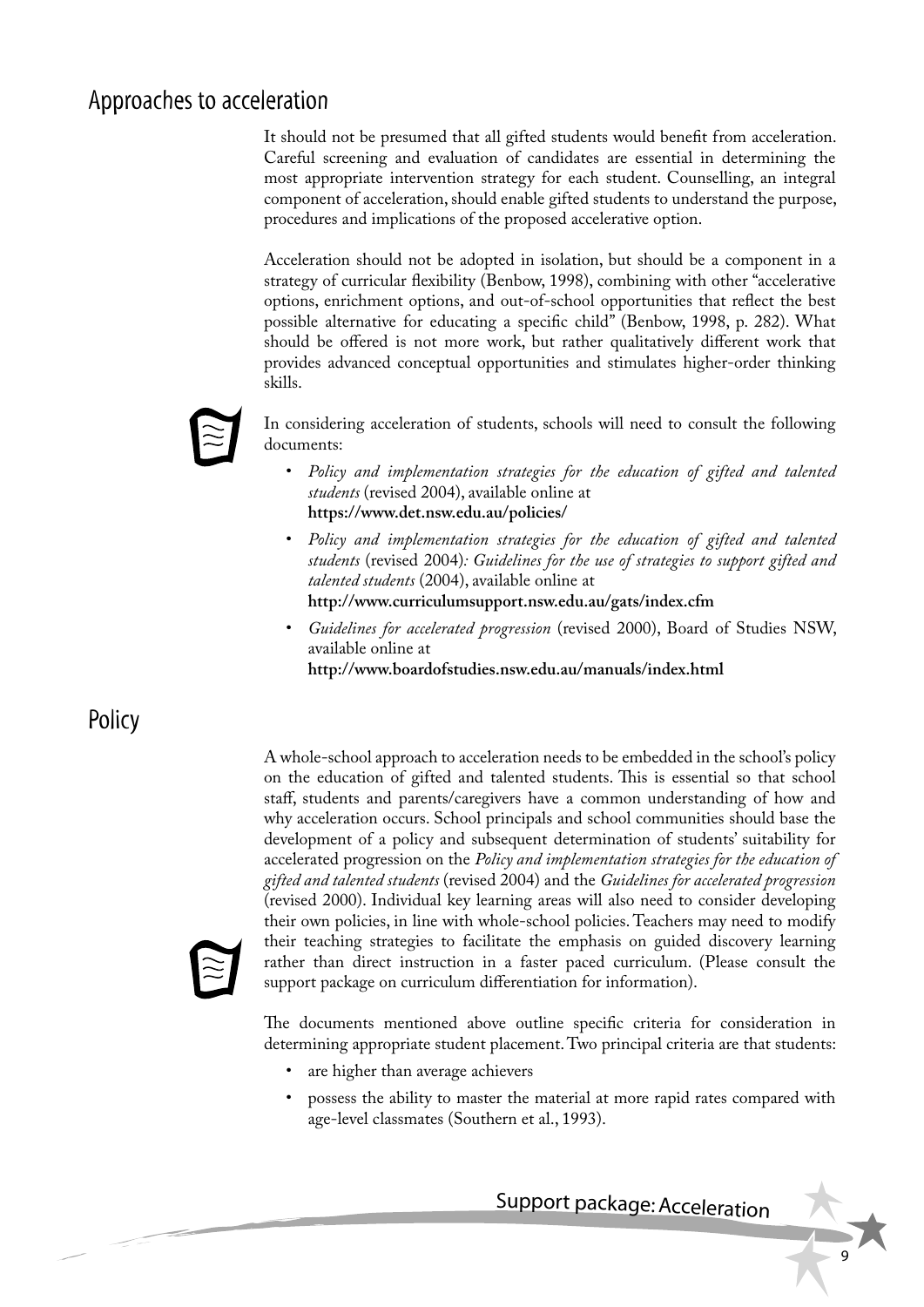

Students need to be identified as gifted (see [support package on identification\)](http://www.curriculumsupport.nsw.edu.au/gats/gats2004/policy/gtidentification.pdf), and to demonstrate persistence, independence, flexibility and motivation. While these criteria risk excluding the gifted underachiever, acceleration may be appropriate if underachievement is a consequence of a lack of challenge in the initial placement (Van Tassel-Baska, 1992a). Acceleration always takes place as a trial procedure (e.g. six weeks) and so needs to be documented, monitored and reviewed regularly.

All cases of accelerated progression should be arranged as a trial of at least six weeks. The student should be aware that a return to the original year placement will occur if the trial period is not a positive experience. It is important in such circumstances to avoid a sense of failure.

(NSW Department of Education and Training, 2004a).

As indicated in the *[Guidelines for accelerated progression](http://www.boardofstudies.nsw.edu.au/manuals/index.html)*:

Assessment of students should determine in which area of the curriculum they are gifted and the program should cater for the acceleration in this area only.

(Board of Studies, 2000, p. 19)

The range and degree of students' capabilities will therefore determine the most appropriate placement strategy for them.

As a general guide the following Statewide percentages are indicators of the proportion of students capable of acceleration:

- Year advancement (including early entry): on a Statewide basis 1 in 200 (0.5%) students would be capable of acceleration in all subjects
- Subject acceleration: on a Statewide basis the most capable 5% of students would be appropriate for acceleration in one subject.

(Board of Studies, 2000, pp. 20–21)

On these figures, the issue of single-subject or whole-year acceleration may not arise in some schools with few enrolments.

School principals should use the following guidelines in determining students' suitability for accelerated progression:

- When a student is being considered for accelerated progression, a trained psychologist may perform a comprehensive, culturally sensitive, psychological evaluation of the student's intellectual functioning, academic skill levels and social-emotional adjustment.
- The student should demonstrate skill levels above the average of the class of intended entry.
- Judgements about the student's social and emotional maturity should include input from the student's parents/caregivers and the school counsellor/ psychologist. Gifted students are sometimes rejected by their classmates and within their own culture. It is important that teachers do not confuse the absence of close peer relationships with social immaturity.
- It is important that the student should not feel unduly pressured by schools and parents/caregivers. The student should be eager to move ahead.
- The receiving teacher must have positive attitudes towards Year or Stage advancement and must be willing to help the student adjust to the new situation.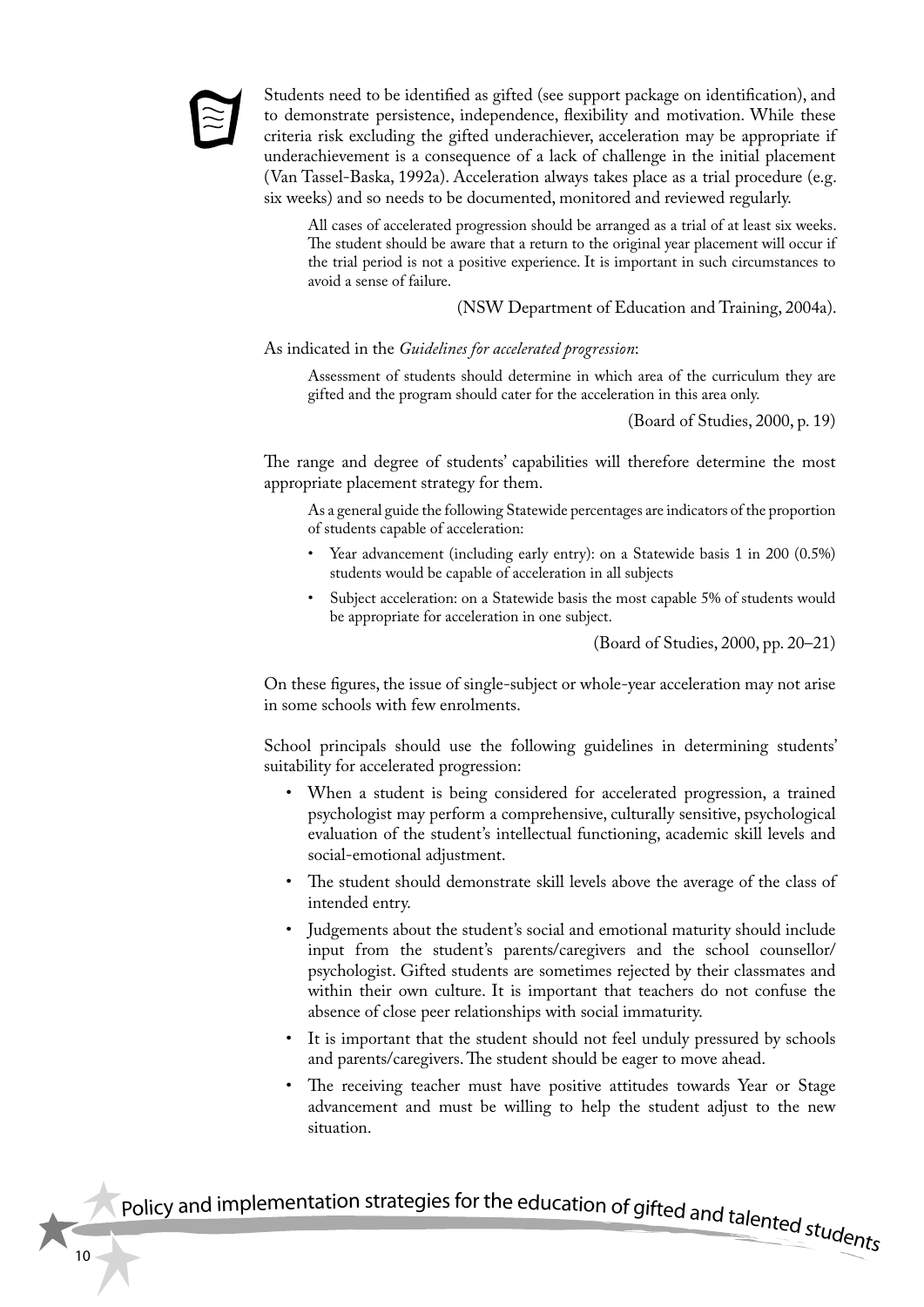Ideally, Year or Stage advancement should occur at natural transition points, such as the beginning of the school year. However, mid-year advancement may sometimes be desirable where the student's prior teacher and receiving teacher may more easily confer about how best to help the student make a smooth transition.

(NSW Department of Education and Training, 2004b)

Schools still need to cater for the individual needs of their students once acceleration has taken place. Because accelerative practices are interdependent, it is highly likely that students who are ready for placement in a higher stage will also require a differentiated curriculum to suit their individual needs. It is essential that accelerated progression is planned, with clear guidelines that are understood by all concerned - the student, the teacher and the parents/caregivers. It is also extremely important for the success of acceleration that all teachers involved in the process feel positive about the strategy.

#### Professional support material

Available online is an adaptation of the earlier document available from the NSW Department of School Education, Metropolitan North Region: Accelerated progression of academically gifted students  $K=6$  (1995). This updated document provides scaffolds for primary schools to modify in implementing their own school policy guidelines and procedures for acceleration. Included is a flowchart outlining a possible process for determining the most appropriate response to the student's needs.

## Credentials

It is essential that schools consult the NSW Board of Studies Guidelines for accelerated *progression* (revised 2000) to ensure that students wishing to present themselves for a NSW Board of Studies credential have complied with all the curriculum requirements of the Board. Guidelines regarding notification of accelerated students for the NSW School Certificate or the NSW Higher School Certificate are clearly stated. If there are any concerns, schools should contact the NSW Board of Studies directly.

Records must be vigilantly kept, and all programs, procedures and action taken must be documented, so that accreditation is facilitated for students whose pathways to academic qualifications and success have varied from the norm. Documentation is best kept with a central co-ordinator to ensure systematic, efficient and thorough adherence to all necessary protocols.

For students engaging in activities not formally assessed, it is recommended that certificates be presented with a formal evaluation attached to acknowledge achievement.

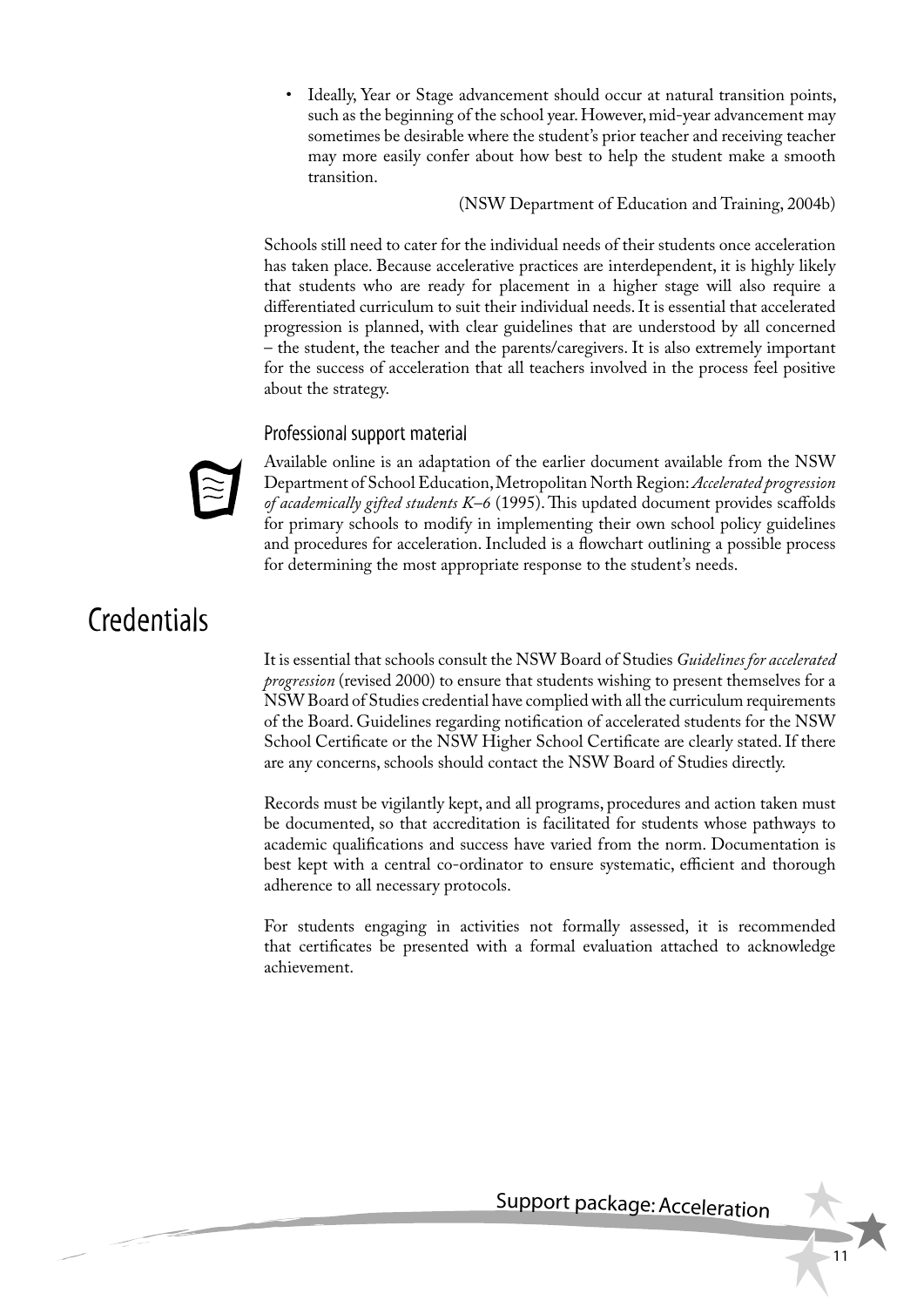## Assessment

The following should be documented in pre-testing and subsequent monitoring of candidates for acceleration:

- student capacity
- academic attainment: what the student already knows in terms of skills and content, i.e. his or her prior knowledge
- social/emotional development.

The criteria for assessment of outcomes in any mode of acceleration must emphasise:

- higher-order cognitive processes
- · independence and originality of thought and learning
- methods rather than content.

These criteria express the analytical approach and synthesis of data expected of gifted students. By specifically identifying elements of the accelerative program, teachers will be documenting student proficiency on instructional objectives (Renzulli, 1994).

Measures that may be used to assess student capacity for acceleration may include the following:

- · standardised tests of achievement and general ability
- multidimensional testing
- behavioural checklists
- reports from class teachers
- products and performance
- · class grades
- a report from the local school counsellor
- interviews with the student
- · interviews with the student's parents/caregivers
- anecdotal records
- evidence of any academic prizes or awards the student has received
- evidence of the student's extracurricular and out-of-school activities, interests and abilities.

(Board of Studies, 2000, pp. 21-22)

The emotional and social readiness of a student for acceleration may be determined in a number of ways, including:

- observation of interaction with peers over a reasonable time period
- evidence of the student's maturity, social skills and participation in activities beyond the school environment, e.g. out-of-school hobbies, interests, participation
- the student's level of self-esteem and motivation
- consideration of the student's adjustment to problems and decision-making skills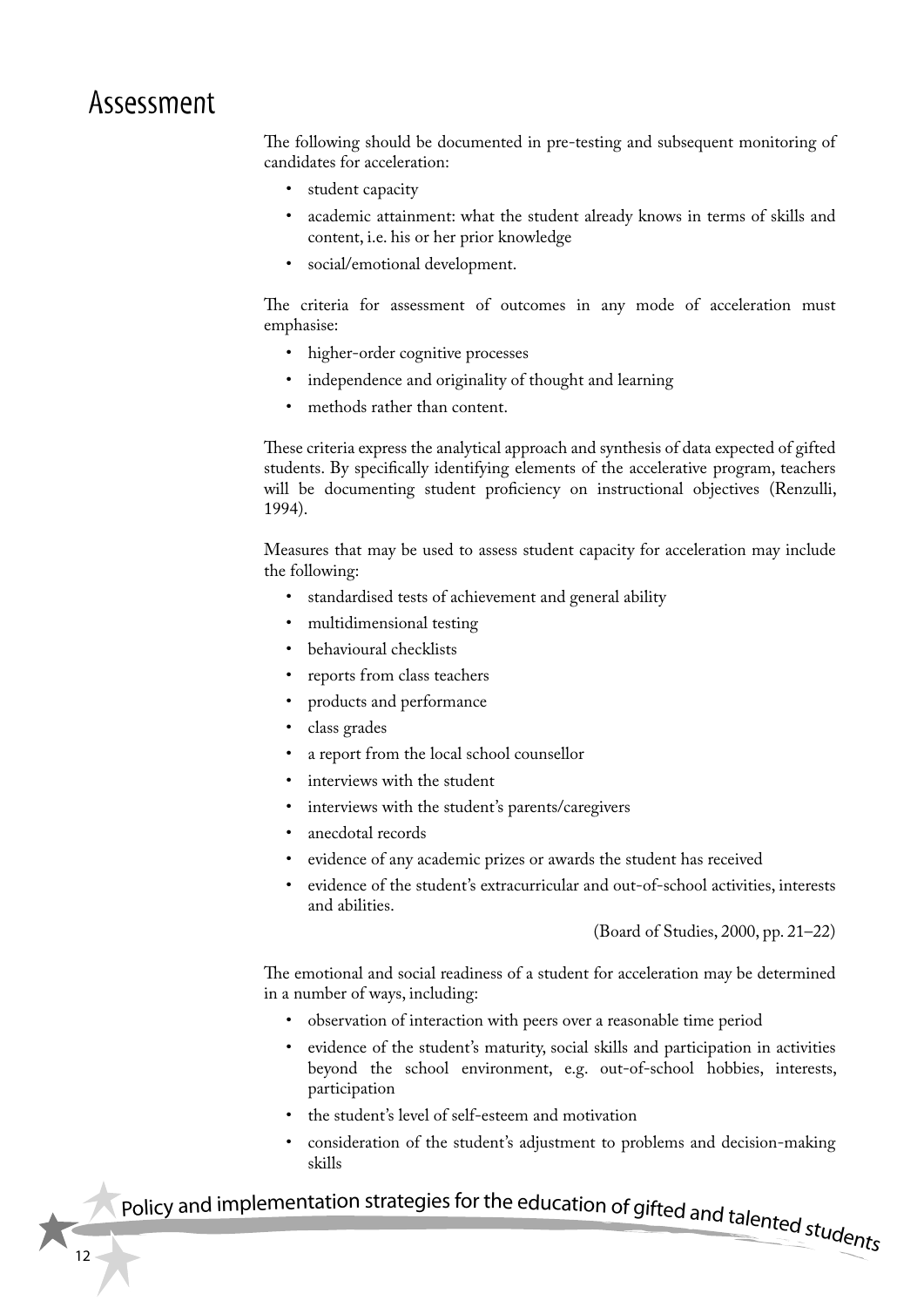- the student's participation in extracurricular school activities
- the relative benefits of acceleration versus enrichment
- anecdotal evidence from teachers and parents/caregivers.

(Board of Studies, 2000, p. 22)

## Types of acceleration

There are several types of acceleration. These may be loosely identified with two main categories that depend on school-wide or classroom delivery. Obviously, in teaching students, there is some overlap across these categories if several types of acceleration are implemented concurrently.

The first category, referred to in Table 1, includes options that place students into existing programs at a younger age than is usual.

Placement options are extremely important in addressing the need for gifted students to be able to work and interact with other students who share their own level of ability and interests. Placing a student at a level commensurate with his or her ability may optimise the development of methods and materials to better suit the learning styles and intellectual needs of the gifted student. Additional to this is the important recognition, identified in the previous section on assessment, that appropriate accelerated placement options may contribute to advancing the social and emotional development of the gifted student. This is particularly the case when a group of gifted students is together for a significant period of time each week.

| 1. Early entrance to<br>Kindergarten | The student is admitted to school prior to the age<br>specified for normal entry.                                                                                                                 |
|--------------------------------------|---------------------------------------------------------------------------------------------------------------------------------------------------------------------------------------------------|
| 2. Year or Stage<br>advancement      | The student is moved ahead of normal stage<br>placement.                                                                                                                                          |
| 3. Continuous<br>placement           | The student is given material deemed appropriate<br>for current achievement as he or she becomes<br>ready.                                                                                        |
| 4. Self-paced<br>instruction         | The student is given materials that allow him<br>or her to proceed at a self-selected pace (online<br>learning).                                                                                  |
| 5. Subject-matter<br>acceleration    | The student is placed for part of the day with<br>students at more advanced levels.                                                                                                               |
| 6. Combined classes                  | The student is placed in classes where two or<br>more year levels are combined to allow younger<br>children to interact academically and socially<br>with older children.                         |
| 7. Advanced placement                | The student takes a course in high school that<br>prepares him/her for taking an examination<br>that can confer college/university credit for<br>satisfactory performance e.g. Olympiad training. |

Table 1: Types of acceleration based on recognition of readiness/superior achievement.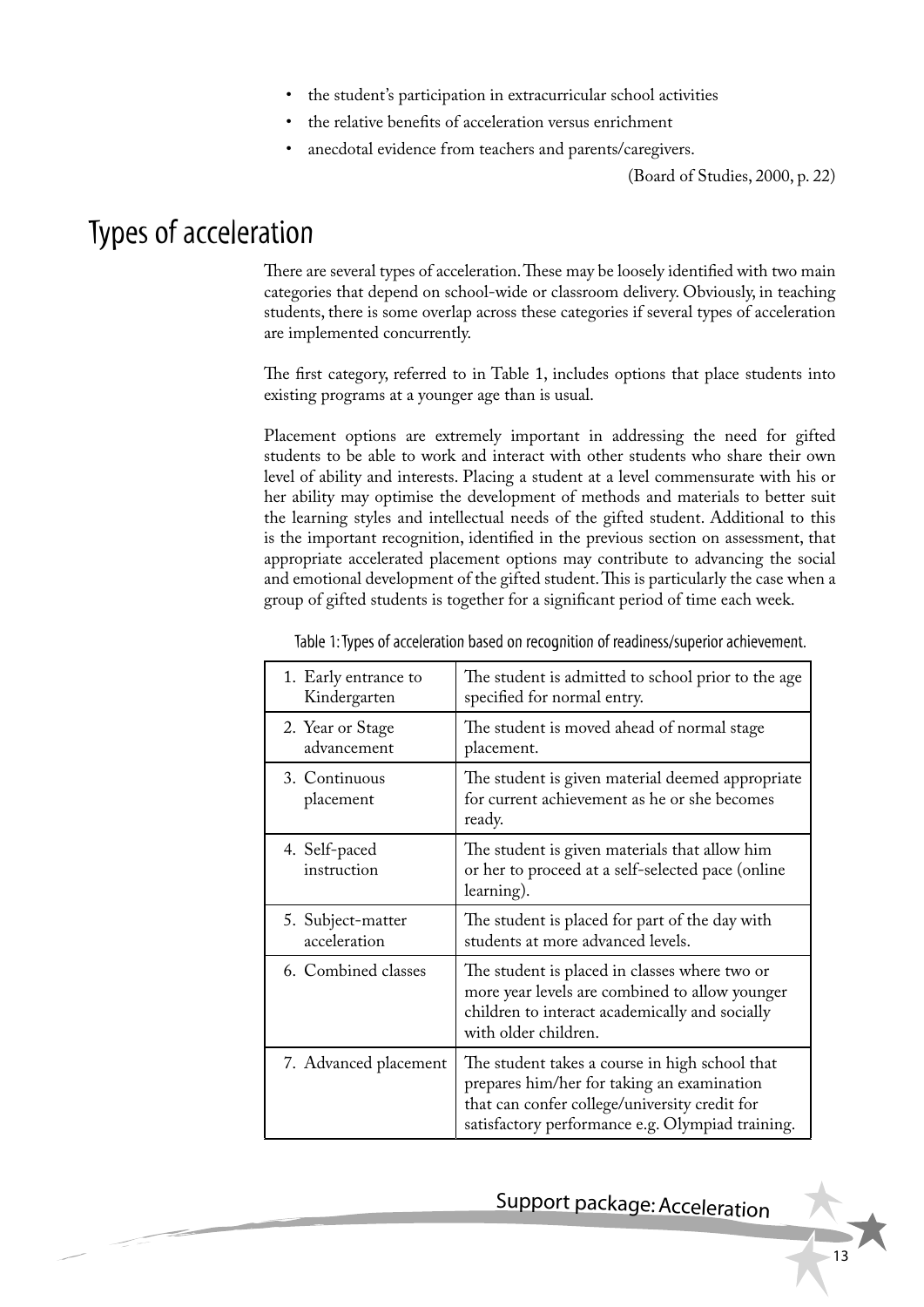| 8. Correspondence<br>courses      | The student takes high school or university<br>courses by distance education e.g. distinction<br>courses (see p. 21 for more information). |
|-----------------------------------|--------------------------------------------------------------------------------------------------------------------------------------------|
| 9. Credit by<br>examination       | The student receives credit upon successful<br>completion of an examination.                                                               |
| 10. Acceleration in<br>university | The student is admitted with full standing to an<br>advanced level of instruction at least one year<br>early.                              |

(Adapted from Southern et al., 1993, p. 388)

The second category of accelerative options deals with ways the classroom teacher may modify curriculum delivery and is summarised in Table 2.

This acceleration category consists of procedures and strategies which involve "speeding up the pace at which material is presented and/or expected to be mastered" (Schiever & Maker, 2003, p. 165). Content acceleration allows students to progress in a subject or content area at a rate that best suits their natural ability. It may take place within the framework of individualised work, classroom grouping practices, vertical grouping, or some forms of enrichment.

| 1. Curriculum       | The student is given less drill and repetition and                                                     |
|---------------------|--------------------------------------------------------------------------------------------------------|
| compacting          | moves faster through the curriculum.                                                                   |
| 2. Curriculum       | The student spends less time than usual in a                                                           |
| telescoping         | course of study.                                                                                       |
| 3. Mentorships      | The student learns with a mentor who provides<br>skills in a specialised area at the appropriate pace. |
| 4. Extracurricular  | Course work or summer programs e.g. fast-paced                                                         |
| programs            | language or science courses.                                                                           |
| 5. Early graduation | The student graduates from high school or<br>college/university in less than usual time.               |

Table 2: Types of acceleration based on the recognition of need for faster pace.

(Adapted from Southern et al., 1993, p. 388)

For gifted students to make substantial gains in learning they need to spend the majority of their learning time in key academic areas with others of similar ability (Rogers, 2002). The richer learning environment and the interaction with other students of high ability, similar interests and capability enhance the potential achievement for the individual student. These grouping issues will also need to be considered in assessing appropriate curriculum development. A generally accepted rule is that at least one-third of a year's extra progress can be expected when gifted students are grouped together full-time (Rogers, 2002).

Detailed examples of each of the above types of acceleration are explained and elaborated on in the sections that follow.

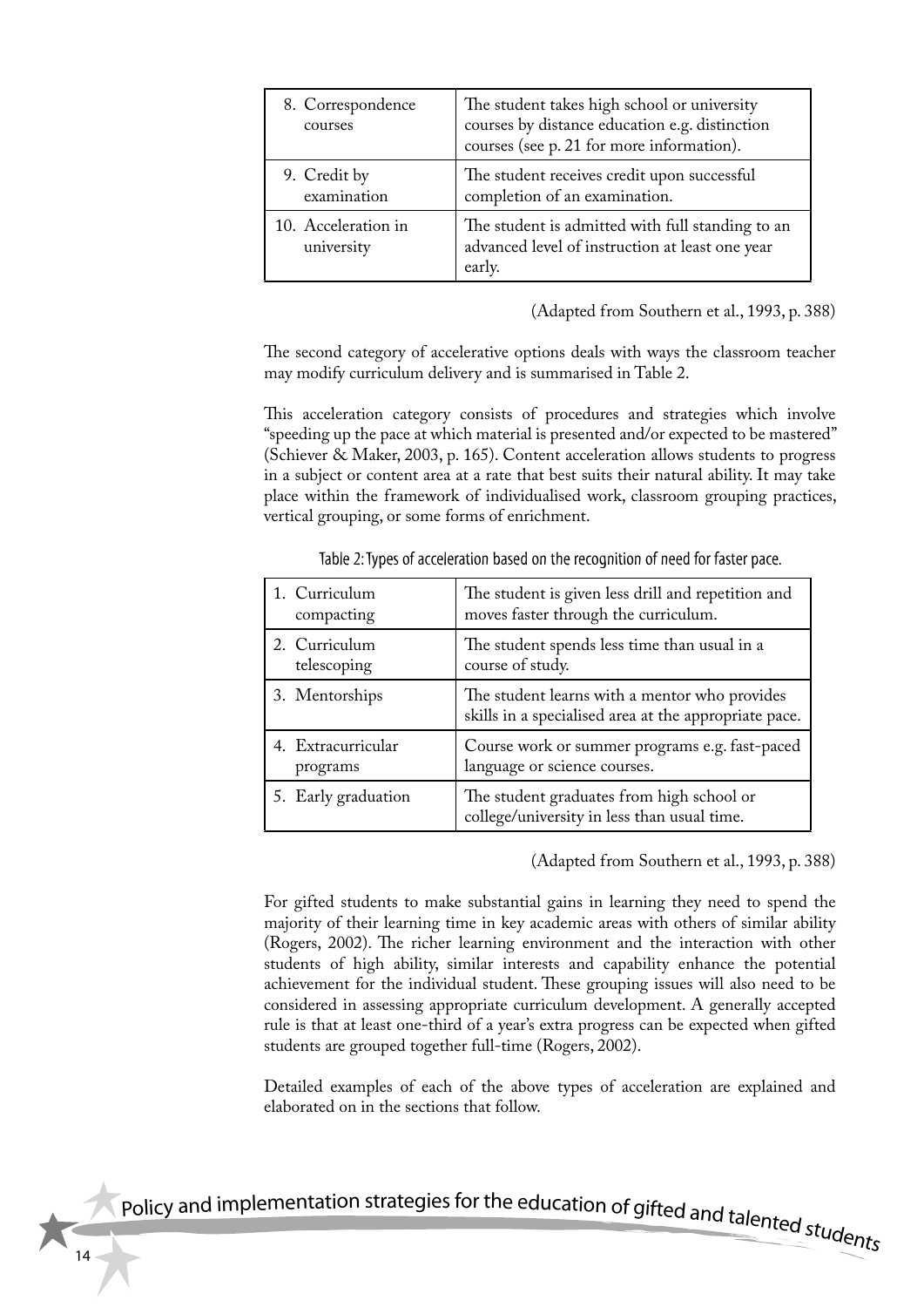## Acceleration for readiness or superior achievement

## Early school entrance

Early admission allows students, who are both ready and able, to begin formal schooling at a chronological age below the officially approved age (Proctor, Black & Feldhusen, 1986). Students need to be challenged just above their skill level to develop optimally, and opportunities to develop and grow may be impaired if a student's readiness to learn is not accommodated at any age. This option causes minimal social and academic disruption for students as they are placed with a cohort or peer group with whom they may remain (Benbow, 1998).

The following guidelines may assist school principals in determining students' suitability for early entry.

- Ideally, early enrolment should occur at natural entry points, such as the beginning of the school year. However, placement at other times may be desirable where the student's previous teacher and the receiving teacher may more easily confer about the best way to help the student to make a smooth transition.
- A student's physical size or physical or sensory disability should not prohibit early entry to school.
- Advanced placement should be reviewed after one term. At this time the committee who made the initial decision for early entry should reconvene to evaluate the placement.

(Board of Studies, 2000, adapted from Feldhusen et al., 1986)

The following criteria/characteristics are a useful checklist for identifying students suitable for early entry to school:

- scores as moderately or highly gifted on individual intelligence test
- · shows readiness for reading and good mathematics reasoning (or is already reading and calculating)
- is eager to start school
- is highly motivated to learn
- · is comfortable with older students
- has longer attention span than age peers
- is socially mature, emotionally stable, perceptive, confident
- acts independently
- has preference for reading and/or mathematics activities
- · demonstrates consistent participation in small motor activities and closerange visual tasks
- likes being challenged and perceives school as a place to learn.

(Rogers, 2002, pp. 113–114)

Support package: Acceleration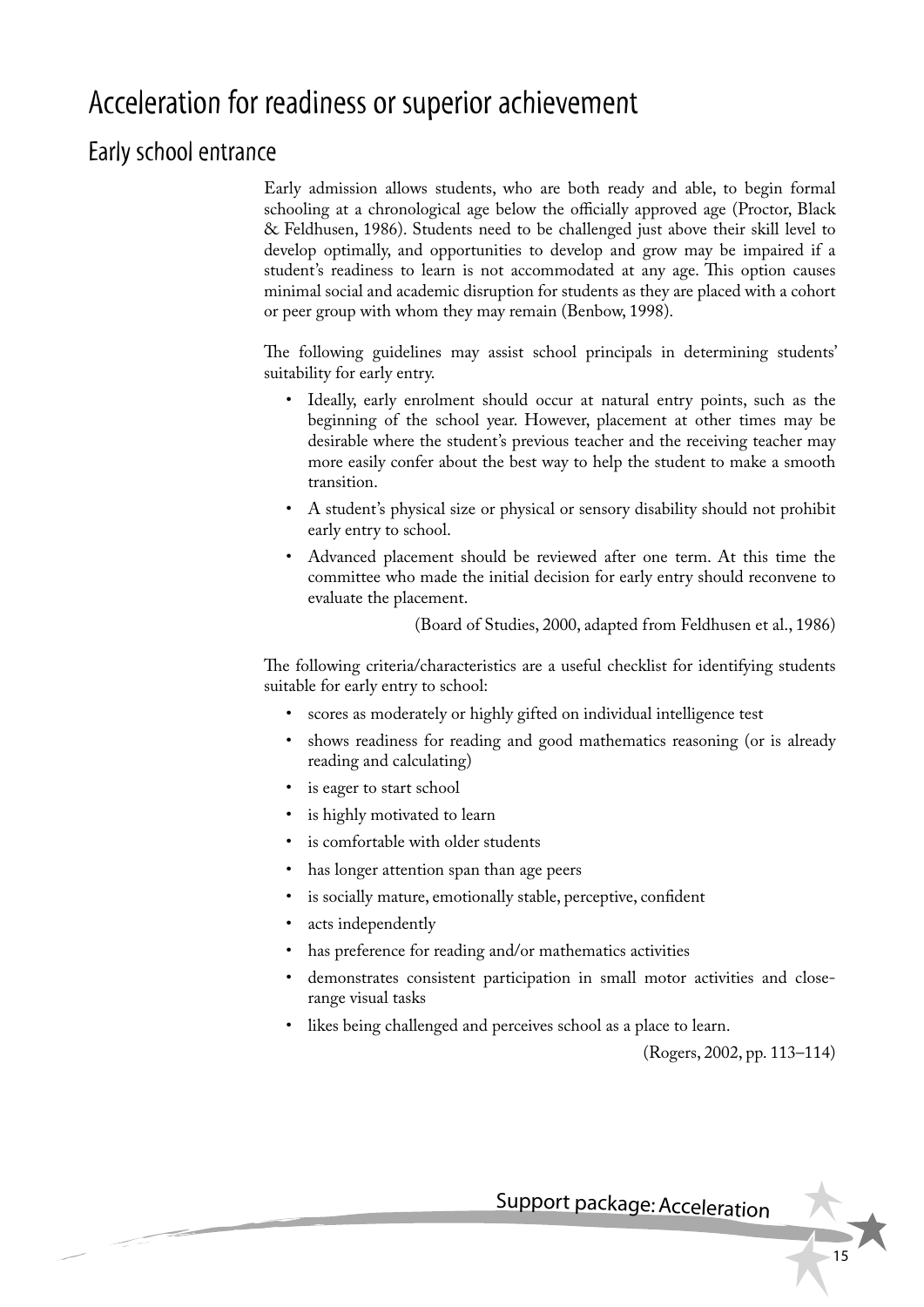

Early entry to primary schools: A provision for intellectually gifted and talented students provides abridged guidelines and a checklist for parents/caregivers of candidates for early entry. The more comprehensive document including administrative procedures and proformas is available to principals on their online forum.



These procedures should be read in conjunction with the Department's Policy and implementation strategies for the education of gifted and talented students (revised 2004).



A PowerPoint presentation on this strategy is also available for professional development in schools.



Case studies documented by Gross (1993) enlighten this topic.

## Year or stage advancement

Stage acceleration may range from one year (e.g. from Year 2 into Year 4) to a radical acceleration of three years or more. The latter is usually appropriately spaced throughout the profoundly gifted student's education. The nature and extent of the student's giftedness will determine the provision of support the student requires. Schools should consult the Guidelines for accelerated progression (Board of Studies, 2000) which describes the criteria, rules and procedures for this type of acceleration.

Consideration must be given to long-term planning and the ramifications of a placement such as this. Acknowledgement must be made that year acceleration is not for every student. The teacher needs to be confident that the student is intellectually, emotionally and socially ready to work ahead of chronological peers.

This strategy is appropriate for exceptionally gifted individuals or groups of students whose teachers have monitored and assessed their progress and determined that all the outcomes for the current class have been achieved. Students need to be performing in all subjects at a level equivalent to the top half of the intended class to be considered for year or stage acceleration.

It is recommended that acceleration be implemented at natural transition points in the student's learning progression. Once year or stage acceleration has taken place, monitoring must continue. If the strategy has not been successful and the student returns to the cohort of origin, it is important that the student is not made to feel a sense of failure. Rather it should be acknowledged that this particular strategy was not the correct one, and another strategy may need to be developed and adopted.

As indicated in *Guidelines for accelerated progression* (Board of Studies, 2000, p. 5):

Schools do not need to inform the Board of accelerating students except when the proposed advancement is to be two or more cohort years ahead of the student's present cohort and is likely to lead to early entry for the secondary credentials.

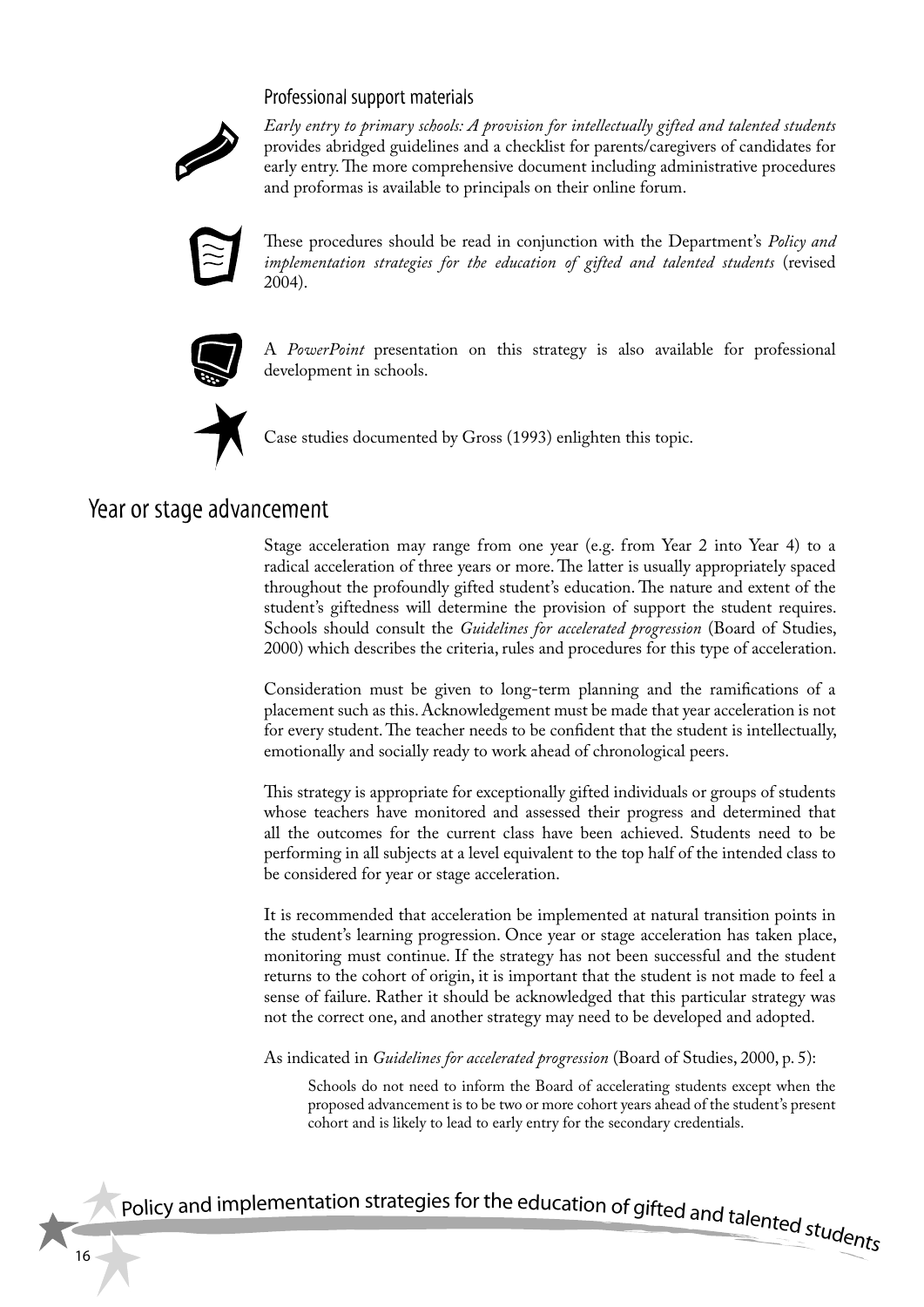

Teachers may find the guidelines for the process of accelerated progression, referred to in this document in the section on policy, useful in determining the appropriateness of stage advancement for individual students.

The online Student Progress Report could serve as part of the monitoring process before and after advancement.

Gross, M.U.M. & van Vliet, H.E. (2003). Radical acceleration of highly gifted children: An annotated bibliography of international research on highly gifted young people who graduate from high school three or more years early. Annotations here provide insights into case studies and issues associated with radical acceleration.



Case studies with Tom and Matha, conducted by Peter Merrotsy, are examples of this form of acceleration, and include an instance of an accelerated student choosing to return to his original cohort.

## Continuous placement

Continuous placement within the classroom includes enrichment and extension options being provided for the student when needed and available. This strategy focuses on the individual needs of the student. It may overlap with other accelerative strategies such as:

- whole-subject acceleration
- preparation for and participation in competitions
- individual or ability grouped projects developed by the teacher
- $\bullet$ questioning that promotes higher-order thinking
- development of in-depth knowledge and problem-solving skills.



The support package on differentiating the curriculum illustrates strategies for enhancing provisions for students enrolled in continuous placement.

The student and the supervising teacher agree upon structured projects that allow the student to augment deep knowledge or to investigate an area or topic of high interest. This may well lead to whole-subject acceleration when the student has achieved the requisite intellectual and emotional outcomes.

The following criteria will assist in identifying students suitable for engaging in individualised learning:

- is ready to assume responsibility for own learning
- is an independent learner
- works at own pace
- makes choices
- evaluates own work
- exercises judgement over a range of available resources.

(Rogers, 2002)

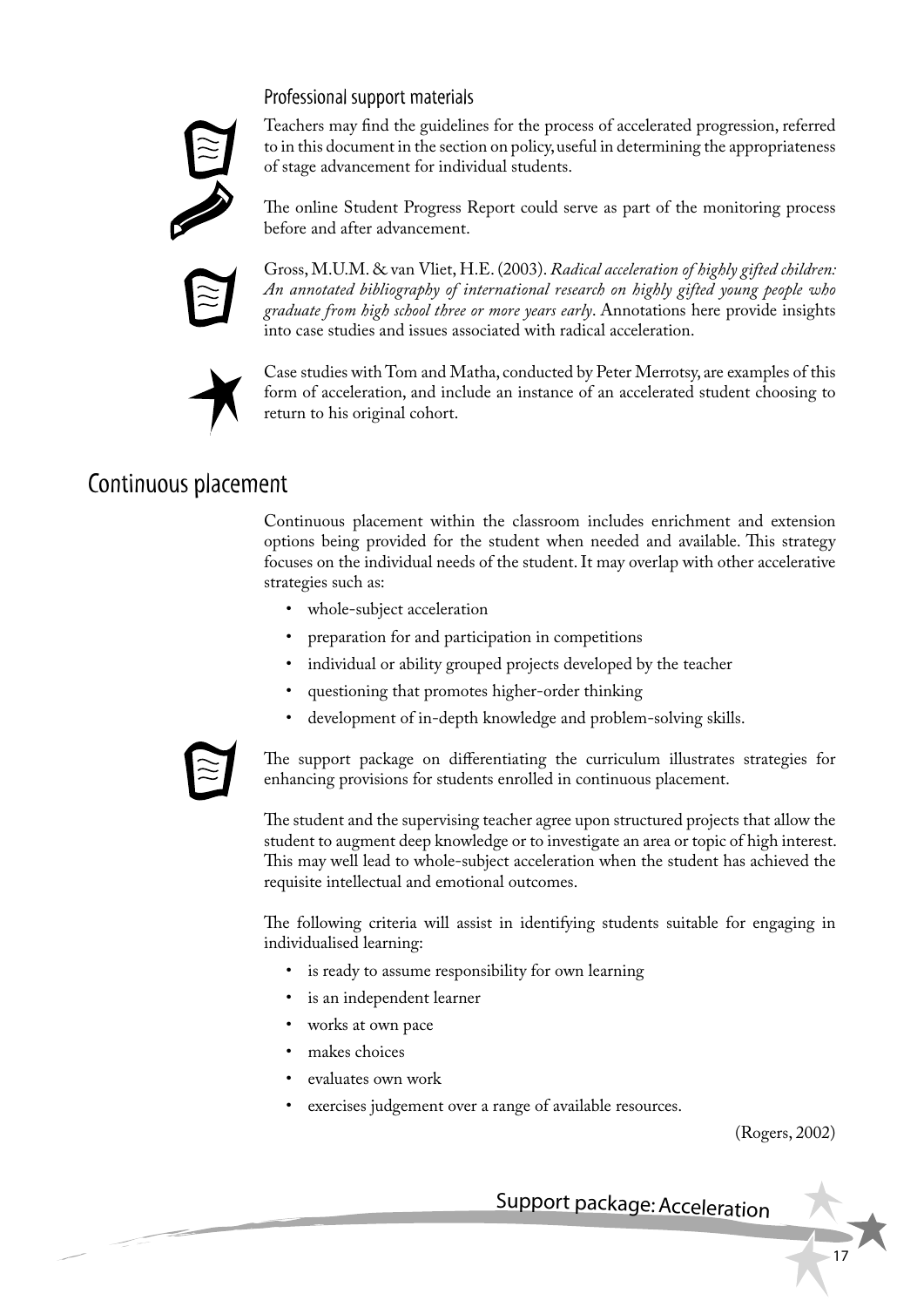Some competitions are listed in this package under Extracurricular programs.



This case study illustrates Kim's continuous placement provisions.

## Self-paced instruction

Self-paced instruction is an option for the student who exhibits a mature and independent approach to learning. It can occur either online or through independent research and can be offered within a vertical timetable structure.

Where the student works alone, frequent monitoring and dialogue between the teacher and the student will avoid any loss of focus or sense of isolation or irrelevance. Contracts may be developed to provide structure and to establish understandings and expectations. Support is required to ensure that the requisite skills are developed in working towards identified outcomes.

This strategy of undertaking independent study can be successful with individual students or with small groups who have already mastered the requisite facts and concepts. Students working in small groups need to be proficient in discussion, sharing, making individual decisions and becoming responsible for their learning outcomes and the task. Research indicates that students respond positively to working through appropriately paced learning with others of similar ability.

Activities that can expand the student's horizons include excursions, competitions, clubs, lectures by guests and using technology as a tool for locating information, creating and presenting work. Skills to be developed are creative thinking, problem solving, questioning techniques and independent research.

Extension can be provided through learning centres, contracts, mentors, peer teaching and camps. Parallel programming ensures that the self-paced instruction relates to the normal class work, employs higher-order thinking and does not entail "busy work", but rather helps students to work on meaningful and progressive activities simultaneously with the rest of the class.



#### Professional support materials

Cherrybrook Technology High School has implemented an independent unit of study that serves a small group of gifted students in HSIE.

## Subject-matter acceleration

Subject acceleration allows students who excel in a particular subject to work with other, often older, students in that area of expertise at a rate that best suits the student's ability and current level of performance. This may require that a student is placed for part of the day (or a period) with a class or group working at a more advanced stage. This may necessitate some flexibility of the school's organisational structures in order to accommodate any significant variations in the patterns and sequencing of student programs. For example, timetables can be structured so that a particular subject is simultaneously studied by adjoining stages, so that student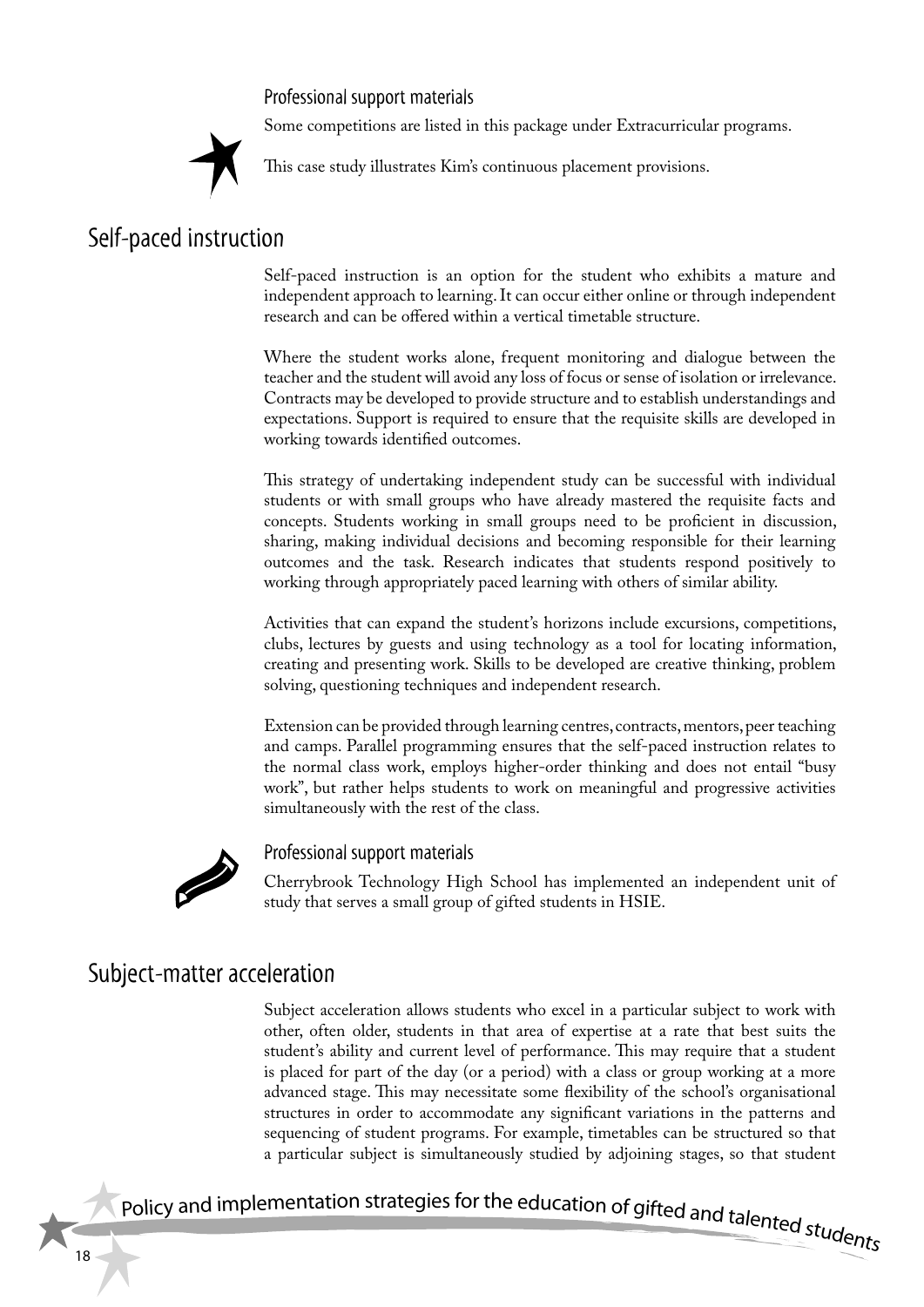movement across stages is simplified. It is therefore essential that a sound rationale for acceleration is explained in the school's policy on acceleration, and that all teachers involved in the placement have positive attitudes about the process.

Students suitable for subject acceleration will include those who:

- exhibit a strong preference for challenge and fast pacing of instruction
- like being in competitive situations
- are high achievers in a particular subject
- are independent thinkers and workers
- are socially mature and prepared to take a risk.

 $(Rogers, 2002)$ 

It is extremely important in secondary schools that all school staff are familiar with the NSW Board of Studies Guidelines for accelerated progression (2000), to ensure that proper registration is made of students who will be seeking early accreditation in any subject(s) at either the School Certificate or Higher School Certificate level. In addition to the requirement that students who accelerate in one or more courses be outstanding students within the subject candidature, it is also expected that these students will present at the highest level in the accelerated subject when they sit the HSC.

Teachers need to ensure that the assessment of students who have been accelerated conforms to outcomes for the level to which the student has been accelerated. No allowance should be made for the fact that the student may be younger than other members of the year or stage cohort.

The summative material available from the doctoral research on acceleration conducted by Dr Kim Jaggar (Principal, Sydney Boys High School) illustrates that only 7% of subject accelerants surveyed would have preferred to remain with their age mates and that approximately 5% of accelerants surveyed would not recommend the strategy. A desirable key to successful subject acceleration appears to be the inclusion of more than one student in the process, so that students do not experience social isolation.

#### Professional support materials



Strategies for organising subject acceleration are demonstrated in the online documentation regarding:

- German advancement at Sydney Boys High School
- VET courses with gifted students in the Bankstown region
- Mathematics at St Ives North Public School.



Acceleration case studies of Elise (Merrotsy, 2003) in a rural high school.

## Combined classes

Vertical or cross-age grouping is a system whereby students in different year groups, often organised within two or three year levels or on a stage basis, are timetabled and taught together for particular courses or subjects. As classes are not based on the students' age cohort, this structure has the benefit of allowing young gifted students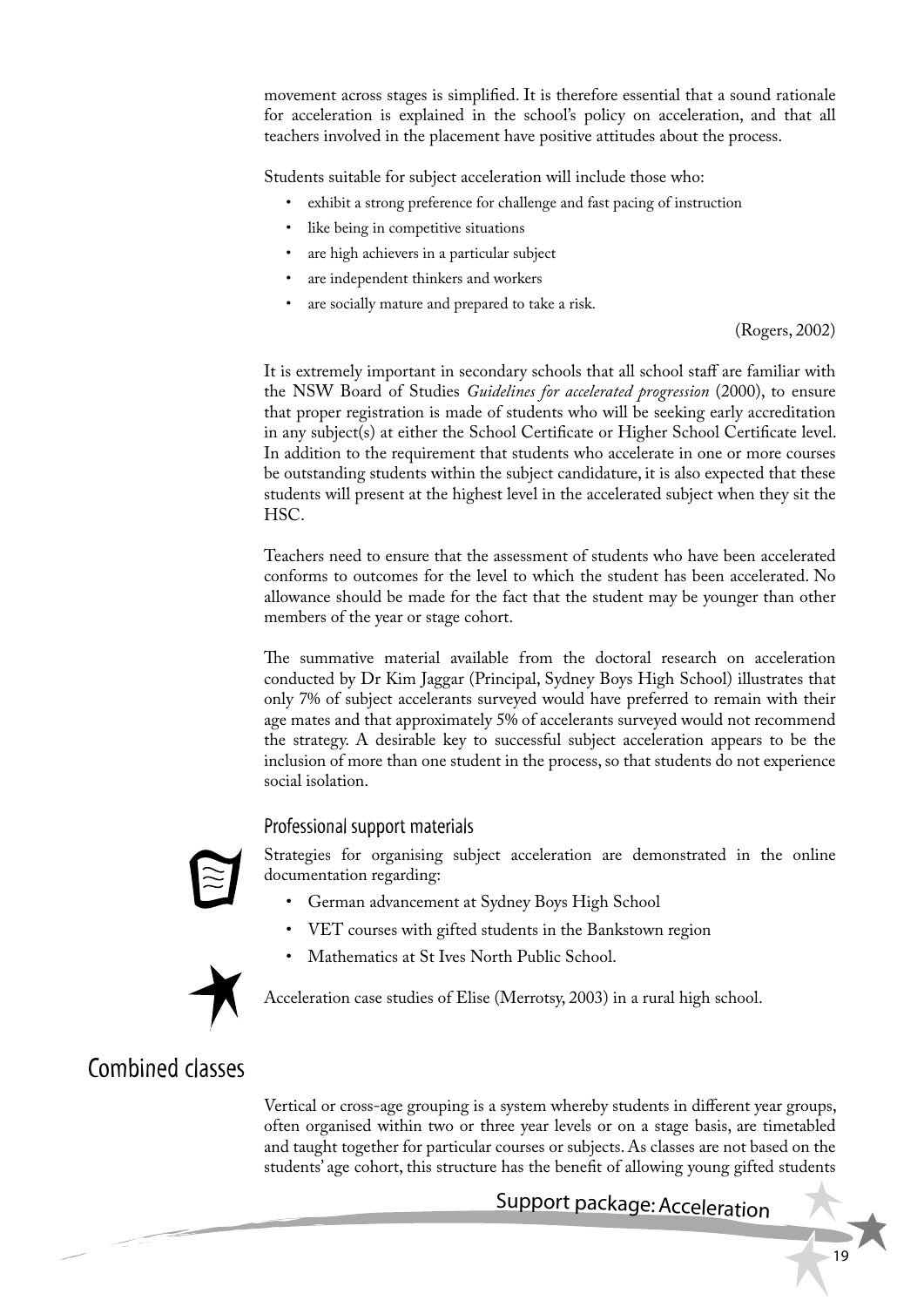to work with students of similar intellectual and emotional age. Vertical timetabling is a whole-school structure and requires executive support if the requisite parallel timetabling organisation is to occur. Composite classes in primary schools are useful in facilitating this strategy.

Some schools, particularly small or rural schools with small gifted populations, may elect to bring together groups of gifted students at specific times of the week (Van Tassel-Baska, 1992b).

#### Professional support materials



Merrotsy's (2003) case studies of [Kerr and Elise](http://www.curriculumsupport.nsw.edu.au/gats/gats2004/pdfs/elise&kerr.pdf) show how vertical timetabling benefits students, but also recognise the need for in-depth future planning for these students.

[Greystanes Public School](http://www.curriculumsupport.nsw.edu.au/gats/gats2004/pdfs/greystanes.pdf) continually modifies vertical grouping in mathematics to accommodate the varied abilities of students.

## Advanced placement

Advanced placement (AP) is an increasingly popular acceleration strategy in the United States, where a national co-ordinating authority, the College Board (**<http://apcentral.collegeboard.com/program>**), has developed prestigious and highly competitive programs that are recognised by universities nationwide. The College Board provides professional training for teachers, annual national assessment of students, and opportunities for students to participate in college-based and online programs, with syllabuses specifically designed for gifted students. It is quite common for individual schools to have an AP class in each KLA, and costs, where applicable, may be shared between students and the school. Significantly, research is demonstrating that the existence of AP classes in a school is raising the positive attitudes of all students in the school, not only those of gifted students. Research has also shown that students who have completed AP courses continue to excel academically through university and to participate more in leadership activities (Benbow, 1998).

Universities in New South Wales provide opportunities for students to participate in similar university-developed, subject-specific courses, endorsed by the Board of Studies. These University Developed Board Endorsed Courses (UDBEC) entitle students to advanced placement, but are not widespread, and generally are institution or even faculty specific. UDBEC cannot be used in the calculation of a student's UAI. Schools are able to overcome this limitation by offering the courses in Year 11 as a recognised component of the student's Preliminary units. A credit transfer policy, similar to that currently available within the TAFE structure, is yet to be widely developed.

A student suitable for accelerating in this manner will:

- possess exceptional abilities and intense interest in specific academic area(s)
- be independent in thought and a self-directed learner
- be socially mature and accepting of others
- be actively involved in a range of activities.

(Rogers, 2002)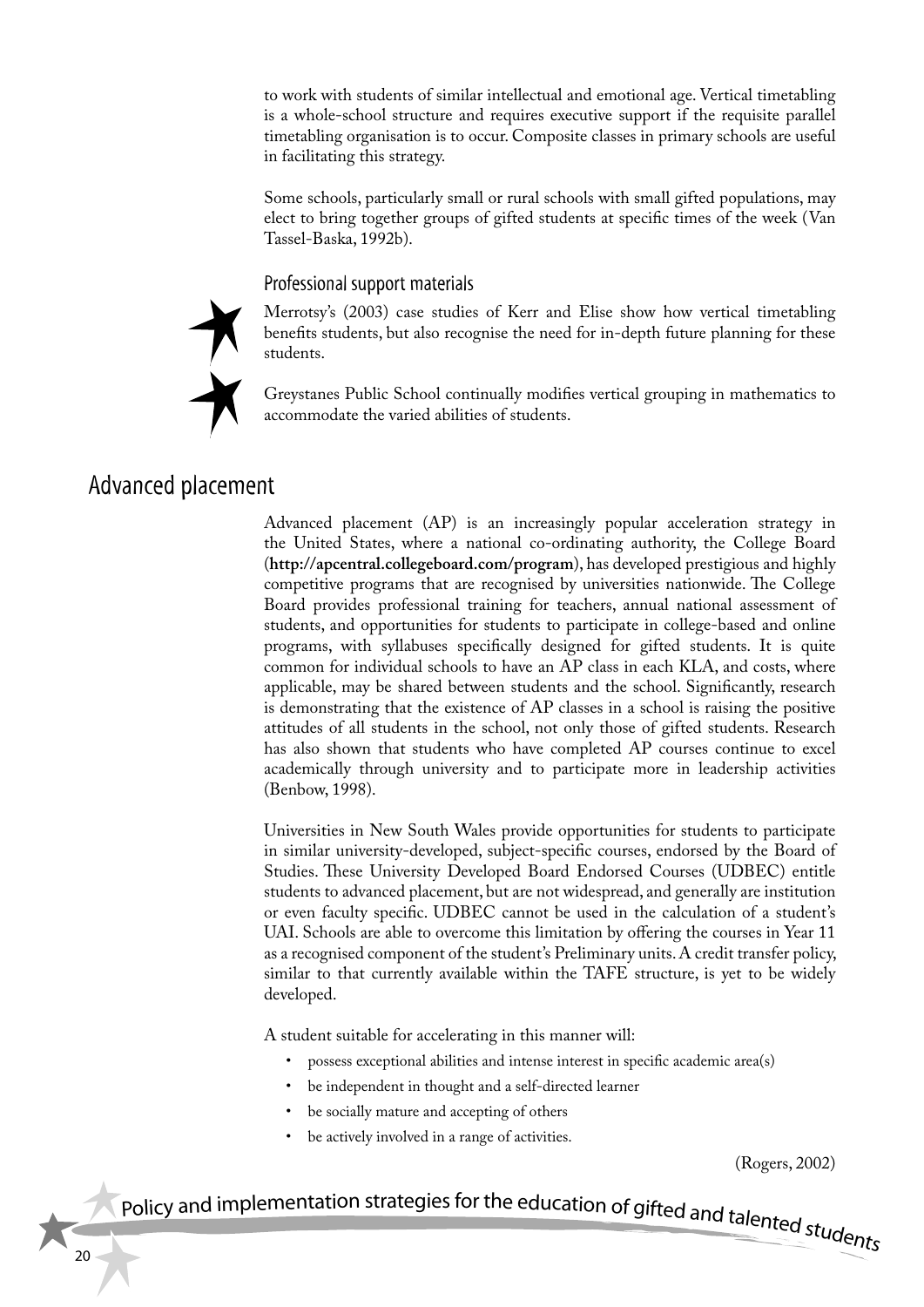

The case study of Albert's participation in the Olympiads illustrates one such program of advanced placement.

Thompson, M. (2004). School students get credit for some higher learning. Article in The Sydney Morning Herald 22/3/04 located at http://www.smh.com.au/articles/2004/03/21/1079823240027.html



David Patterson's report to The Winston Churchill Fellowship on his study of Advanced Placement Programs that cater for the needs of gifted and talented students in the senior school system is available at

http://www.churchilltrust.com.au/Fellows%20Reports/Patterson%20David%202  $0022.pdf$ 

## Correspondence courses

Correspondence courses are a form of distance education and provide the opportunity for highly gifted students to engage in study at a level beyond that of the normal Higher School Certificate (HSC), for example a distinction course for the HSC or a subject at university level. Distance learning is essentially supplementary, nonface-to-face instruction that is designed to circumvent the constraints of isolation by geography or of higher intellect, and so these courses are particularly suitable for highly gifted rural students.

Correspondence with other students, teachers, mentors or tertiary institutions may take place via email, the Internet or the post.

Distinction courses are high-level HSC courses designed for exceptionally gifted and talented students. They are two unit courses that are multi-disciplinary and contribute to a student's Universities Admission Index (UAI). Courses currently offered include Philosophy, Comparative Literature and Cosmology. About 40% of students undertaking these courses come from non-metropolitan Sydney areas.

Students suitable for participation in a distinction or university program will include those who:

- are self-starters and have the necessary time to complete the course
- demonstrate strengths in learning, planning, and precision of communication
- feel comfortable in challenging, fast-paced learning experiences
- have wide-ranging academic interests.

(Rogers, 2002)

 $21$ 

In promoting university courses for students requiring acceleration, teachers need to be aware of the implications and ramifications involving:

- credentialling
- · HECS debts
- tertiary institutions that no longer regard students who have completed university subjects as school leavers.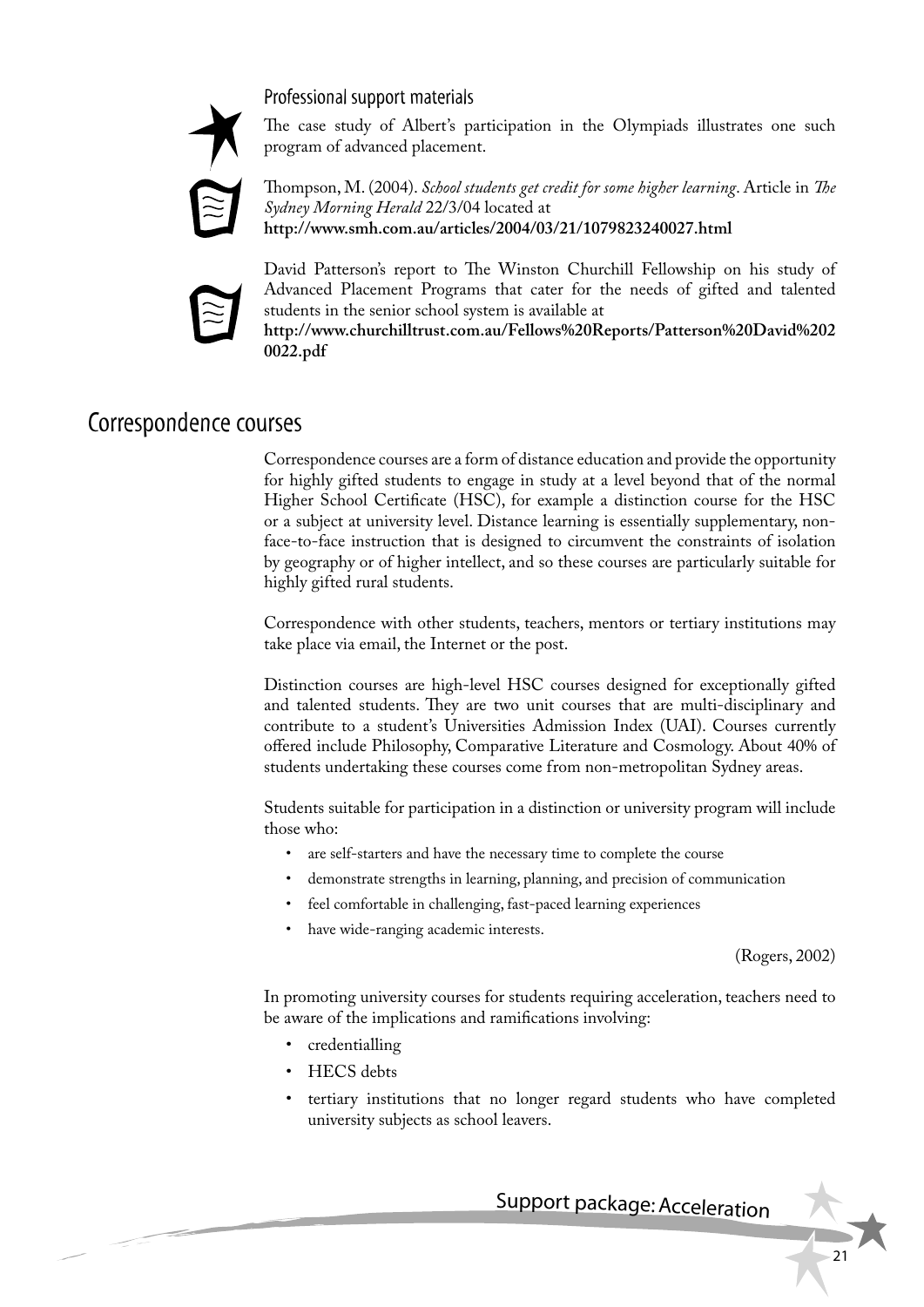

Higher School Certificate distinction courses: An information booklet provides comprehensive information regarding these courses and is available from the Board of Studies web site at

http://www.boardofstudies.nsw.edu.au/manuals/index.html#unibechsc



The case studies of Kerr and Elise (Merrotsy, 2003) demonstrate participation in distinction courses for students from a rural high school.

## Credit by examination

Academically rigorous programs, such as the International Baccalaureate, provide a highly competitive, fast-paced and challenging opportunity for gifted students. Success provides credentials for entry into a variety of international tertiary establishments. Suitable applicants for this approach would be highly motivated, capable and independent students who are perceptive, reflective, able to make ready associations and who retain information easily (Rogers, 2002).

Schools need to be aware that the NSW Board of Studies is the regulatory authority that provides the syllabuses and issues recognised credentials for all Departmental establishments. Schools are therefore obliged to comply with NSW Board of Studies requirements.

## Acceleration in university

On entering university, a student who has successfully completed university subjects while at school should be given advanced standing or granted exemption from repeating those subjects regarded as prerequisites for future study. This is a matter for individual institutions of higher education, and former school students will need to confirm their eligibility before enrolling.

Students who may be capable of pursuing this pathway will be abstract, independent thinkers, for whom retention of information is easy and for whom working in a fast-paced and challenging learning environment is exciting and interesting (Rogers,  $2002$ ).



#### Professional support materials

The case study of J explains how single subject acceleration may also lead to further acceleration at a tertiary level.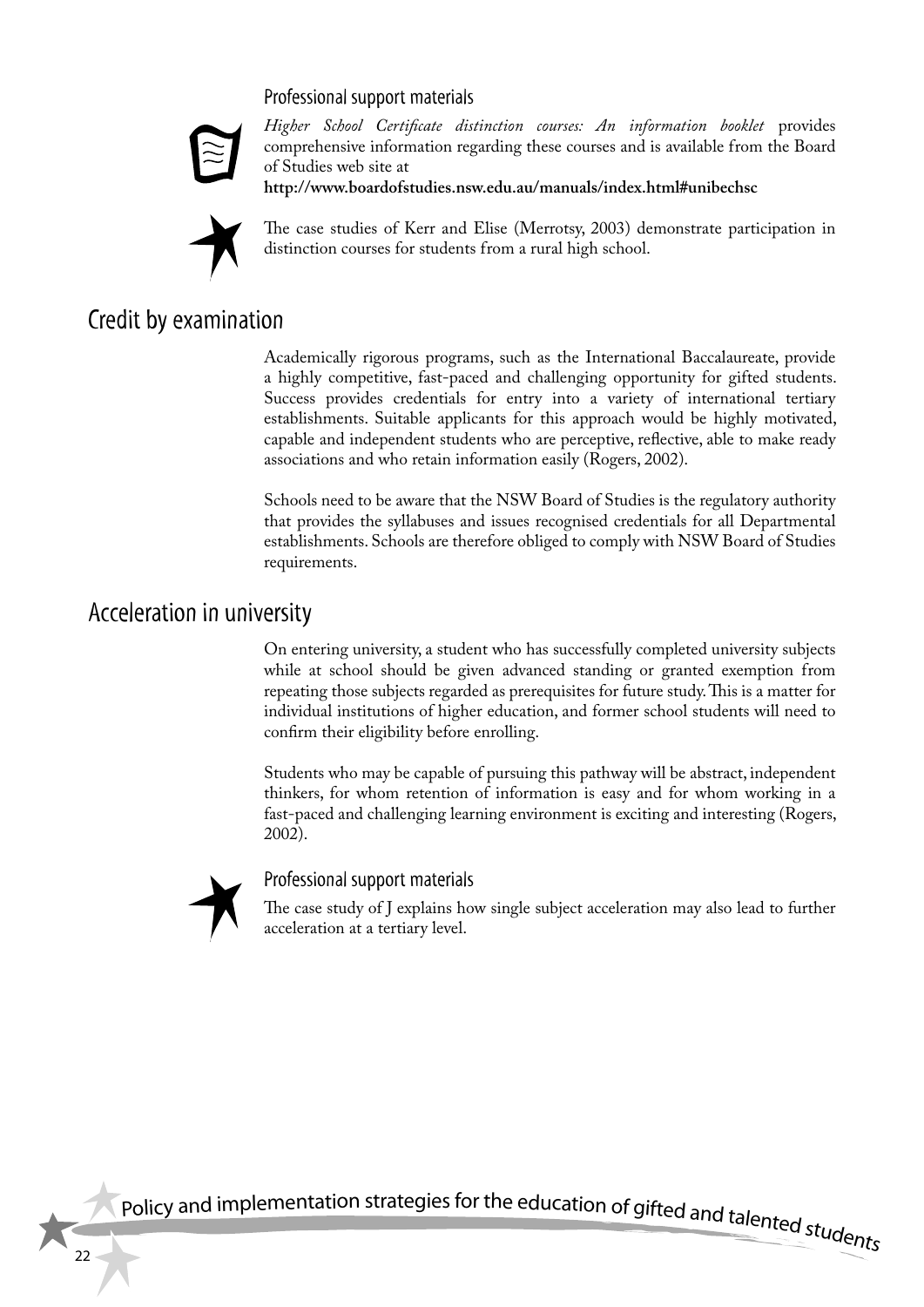## Acceleration for faster pace

## Curriculum compacting

Curriculum compacting is a means, often within the regular classroom, of delivering curricular content at a faster pace in keeping with the gifted child's more efficient learning abilities. For example, both the Preliminary and HSC components of a particular HSC subject may be covered in one year instead of two. After teachers establish the basic skills and course content that students have already mastered, more time is made available to study material that academically advanced students will find more challenging and interesting (Renzulli & Reis, 1985). Previously learned material is not repeated. This strategy may relieve students of the boredom of unchallenging work in basic skills areas, but will likely require other accelerative strategies to adequately or appropriately cater for their needs. Success here depends on the accuracy of the assessment or pre-testing of students to establish their current skill levels and achieved outcomes. The capacity of the teacher to provide a differentiated curriculum is also important (Rogers, 2002).

Most suitable for this strategy are students who:

- have demonstrated mastery in pre-testing above established criteria on subject-specific measures of outcomes (usually 85%)
- are persistent in assigned tasks and their own interests
- have a preference for challenge and moving on quickly from what is already known
- dislike drill and recitation, whole-class learning experiences and peer tutoring
- have a high interest in the area of compaction.

(Rogers, 2002, pp. 119-120)

Two important principles are recommended for compacting.

- Assessment for those students undertaking a compacted program should be based on the same material on which others in the class are being assessed, otherwise students will not want to jeopardise good results in core work.
- Replacement material must focus on student interest if the requisite effort in task commitment is to be forthcoming.

(Reis, Burns & Renzulli, 1992)

To assist teachers in documenting student proficiency, guidelines are provided in the section on credentialling.

Professional support materials



information in: Gifted and Talented Education (2002). Curriculum Support 7(3), p. 3-5, and in the support material on differentiating the curriculum.

For teaching strategies in implementing this type of acceleration, please see



Provided online are some examples of school programs or approaches from Sydney Boys High School (German, Senior History).



A case study of Elise (Merrotsy, 2003) illustrates an individually compacted program.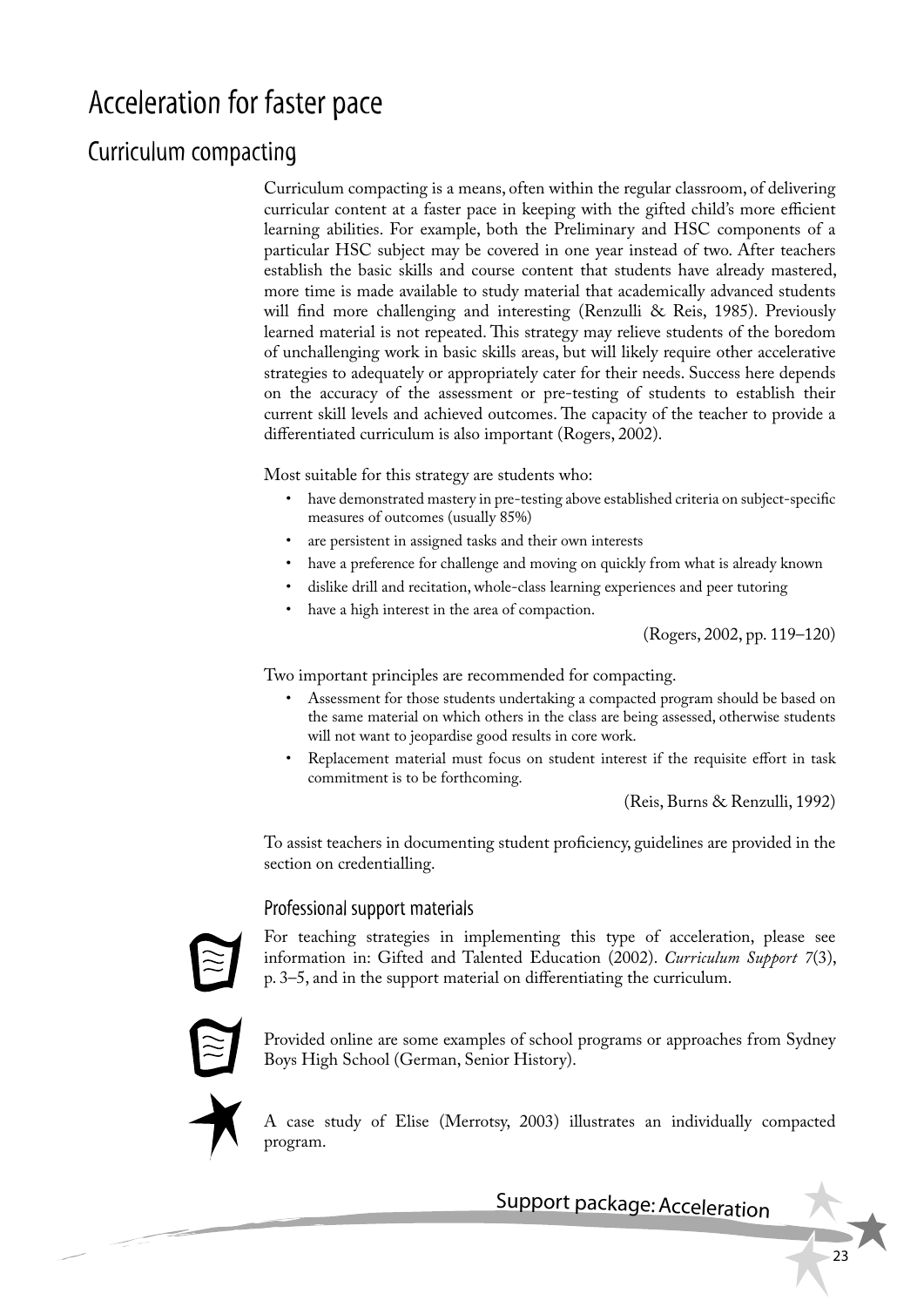## Curriculum telescoping

Like curriculum compacting, telescoping the curriculum involves a faster paced delivery of the curriculum or courses to a whole group. This strategy may enable students to move through their secondary schooling in five or fewer years, rather than the regular six years. By eliminating material that students have previously learnt and avoiding unnecessary repetition, this strategy delivers a course more quickly without altering its content. Enrichment may still need to be provided to reflect the student's learning needs and to provide a deeper understanding of the subject.



#### Professional support materials

The case study of Elise (Merrotsy, 2003) demonstrates one way in which telescoping may be implemented.

## Mentorships

The term *mentor* has its origins in Greek mythology. A mentor provided leadership, support, encouragement and an example to the wider community.

The NSW Department of Education and Training encourages schools to consider a mentor program to provide an opportunity for students to learn with adults who have a high degree of expertise in an area of mutual interest. It is a particular mode of education that provides for students by meeting their specific needs when they cannot be met within the school.

Students suitable for participation in a mentor program include those who have a high need for achievement, possess independence in thought and action and who display a strong interest in a specific academic area (Rogers, 2002). This mode of acceleration is suitable for Koori students, where the involvement of the community is of great importance.

Mentor programs can operate out of school grounds and outside school hoursafter school, during the school holidays, in the evenings or at weekends-and can be managed either directly face-to-face, online or through correspondence. It is important that parents/caregivers are present whenever the student meets with a mentor outside school.

Mentors are not substitute teachers. The relationship should be a "meeting of minds", a learning situation where there is two-way communication, two-way input and a productive output.

#### Professional support materials



The online material on mentoring contains proformas that teachers may find useful in establishing and conducting a mentor program.



The Merrotsy (2003) case study of Kerr illustrates the presence of a mentor from a high school while the student attends primary school.

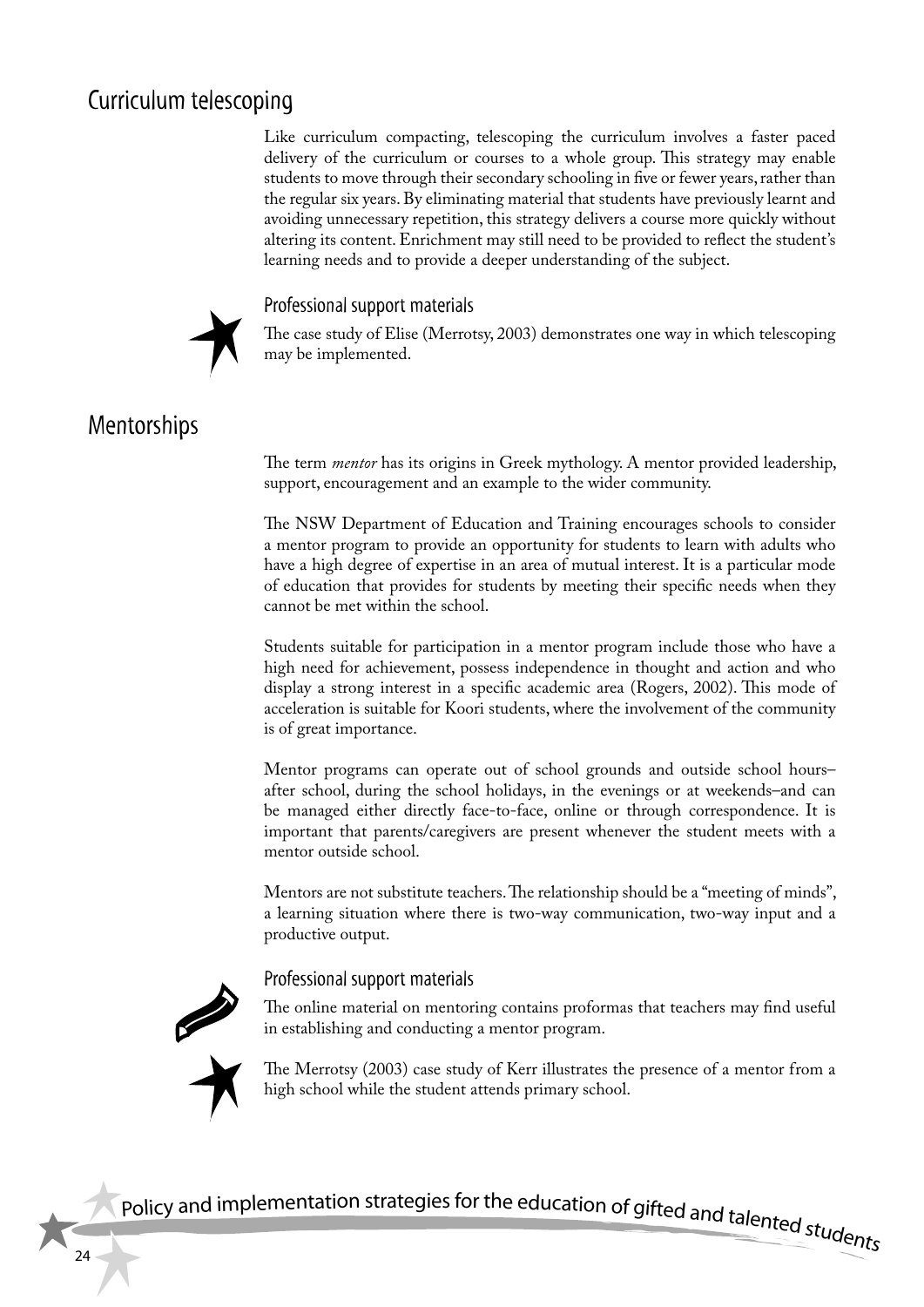## Extracurricular programs

Gifted students participating in extracurricular activities, such as competitions or extended learning programs (e.g. work experience in a university), will require selection on appropriate criteria. Such activities will need to be an integral component of a comprehensive program for gifted students. Questions to consider in promoting extracurricular involvement include the following:

- Is this activity appropriate to the needs of gifted students?
- $\bullet$ Does the activity assess learning as a part of the core curriculum, or is this an extension activity?
- Will the student require additional tutoring? Additional, properly planned support should ideally be a component of all gifted programs.
- What recognition is given to the achievements in this activity? Credentialling is an issue for some students.

(Queensland Board of Senior Secondary School Studies, 2001)

Activities suitable for the participation of gifted students include:

- Tournament of Minds, with strands in Language Literature, Maths Engineering and Social Sciences
- Australian Mathematics and Science Olympiads
- University of NSW competitions in computing, English, mathematics, science etc.

Contact details for these and other competitions are provided on p. 30.

#### Professional support materials

Additional contacts are available through the organisations mentioned above, universities and associations for gifted education.



The case study of Albert illustrates how work experience at a university summer school catered to the needs of one gifted student.

## Early graduation

Students who have been accelerated in any of their previous years of schooling are well placed to graduate early from high school or university. As previously indicated, schools need to be aware of credentialling requirements where early graduation may occur.



#### Professional support materials

Merrotsy's (2003) case study of Kerr highlights such an approach.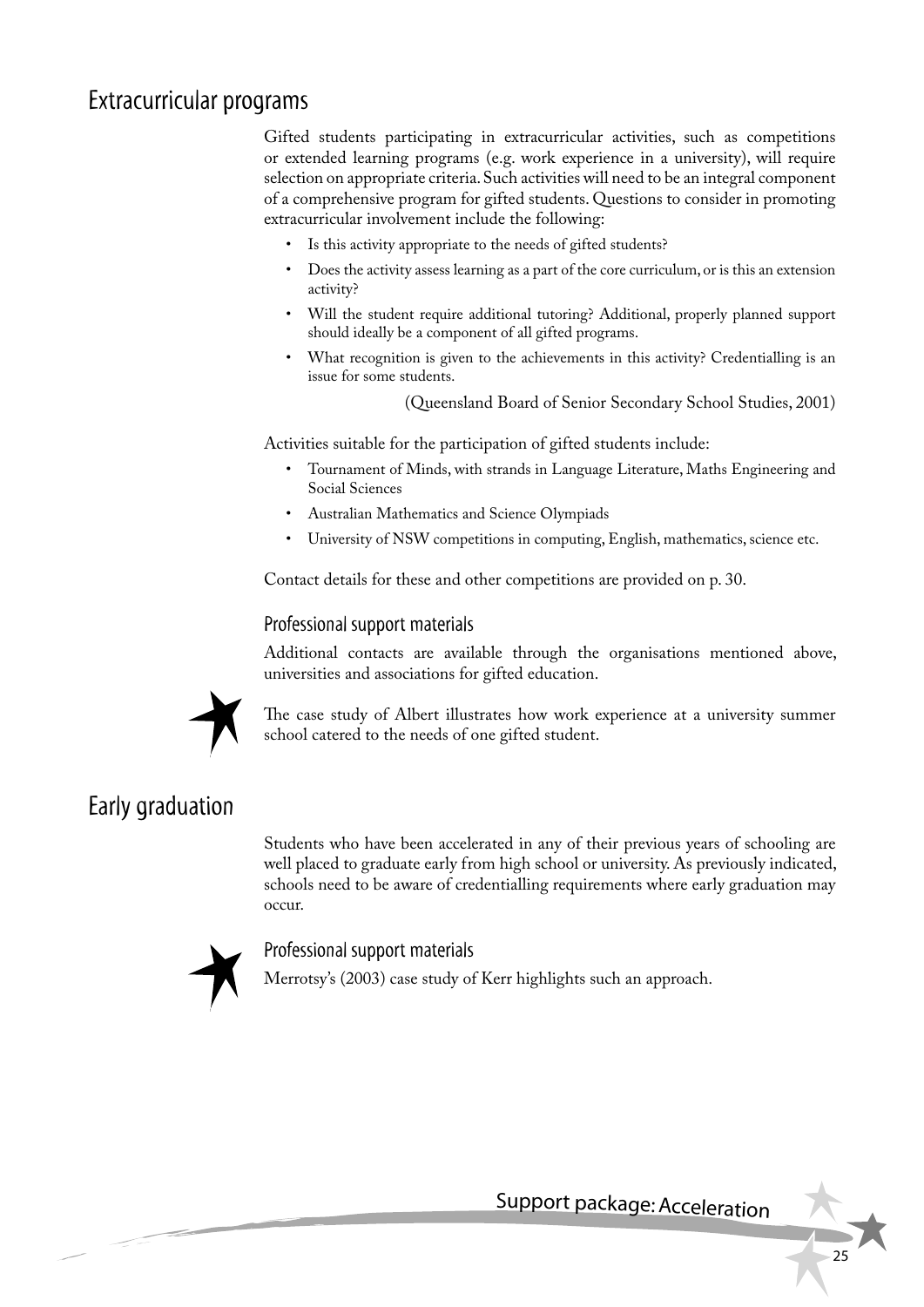## Glossary

| Ability      | The innate mental or physical capacity to perform at a given level in one or more areas of<br>intelligence.                                                                                                                      |
|--------------|----------------------------------------------------------------------------------------------------------------------------------------------------------------------------------------------------------------------------------|
| Acceleration | An administrative strategy that allows progress through an educational program at rates<br>faster or ages younger than normal (Southern & Jones, 1991).                                                                          |
| Achievement  | A measure of the quality or quantity of the success attained in the mastery of knowledge,<br>skills, or understandings.                                                                                                          |
|              | Learning outcome This describes what the student actually achieves as a result of a lesson or series of lessons.<br>This may be influenced by prior knowledge, effort and attention, teaching methods,<br>resources and time.    |
| Enrichment   | Refers to broadening the curriculum to develop knowledge, application, thinking skills and<br>attitudes at the same level as the essential curriculum content.                                                                   |
| Extension    | Extension means providing opportunities at a greater level of challenge to the student.                                                                                                                                          |
| Intelligence | The ability to think conceptually, to solve problems, to manipulate one's environment, or<br>to develop expertise. Considerable debate surrounds issues regarding the innate versus<br>environmental influences on intelligence. |
| Profile      | A student profile is often used to describe a student's characteristics and learning needs,<br>to help guide important educational decisions for a particular individual, or to guide<br>individualised instructional planning.  |
| Rubric       | A chart or plan that identifies criteria for consistency in evaluating a piece of a student's<br>work.                                                                                                                           |

(Adapted from Braggett, 1997; Freedman & Houtz, 2004)

Policy and implementation strategies for the education of gifted and talented students

X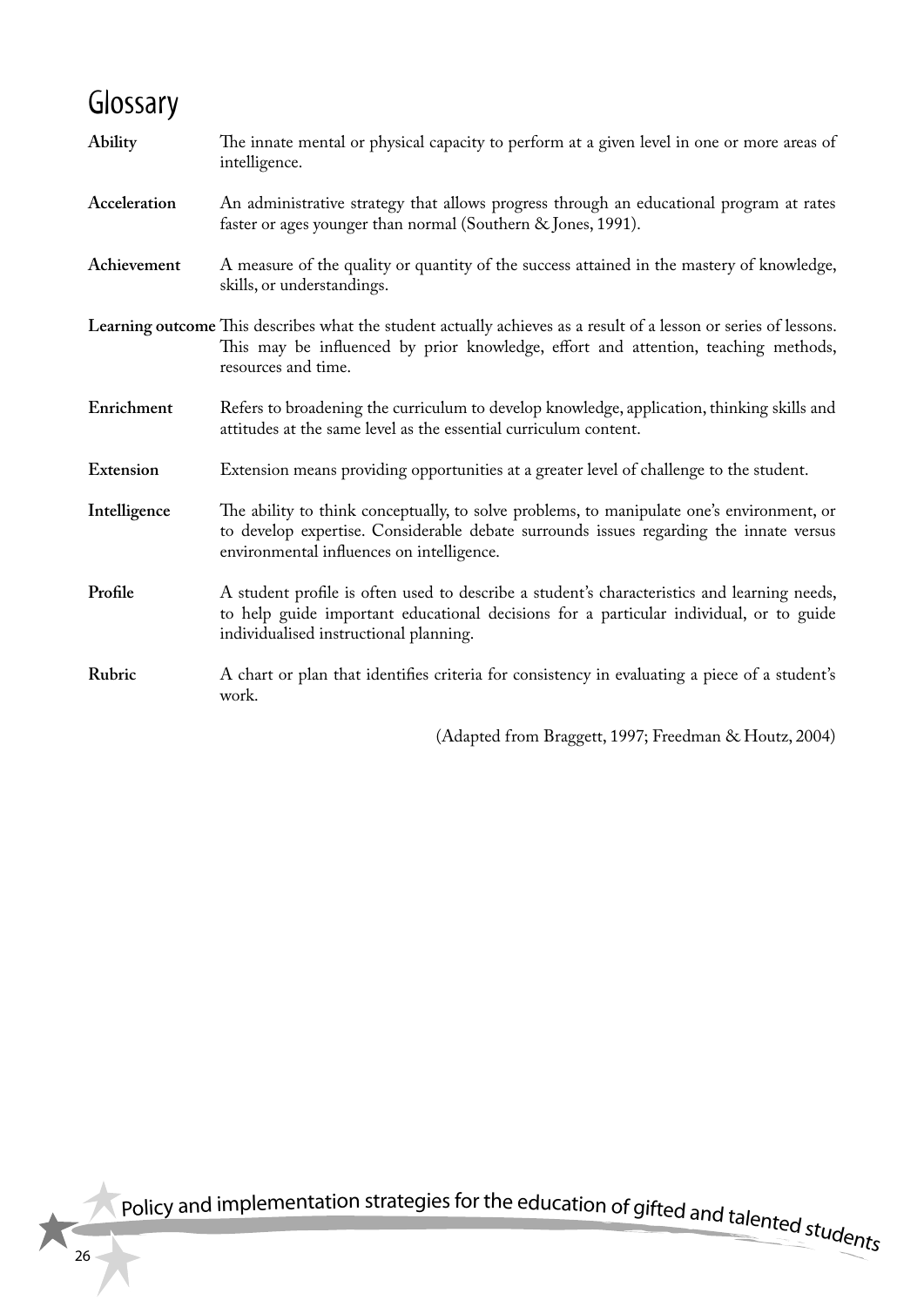## References

- Benbow, C.P. (1998). Acceleration as a method for meeting the academic needs of intellectually talented children. In J. Van Tassel-Baska (Ed.), Excellence in educating gifted and talented learners (3rd ed., pp. 279-294). Denver: Love Publishing Company.
- Board of Studies NSW. (2000). Guidelines for accelerated progression (revised). Sydney.
- Borland, J.H. (1989). Planning and implementing programs for the gifted. New York: Teachers College Press.
- Braggett, E. (1997). Differentiated programs for secondary schools: Units of work for gifted and talented students. Highett, Vic.: Hawker Brownlow Education.
- Commonwealth of Australia. (2001). Senate Employment, Workplace Relations, Small Business and Education References Committee. The education of gifted children. Canberra: Australian Government Publishing Service.
- Feldhusen, J.F., Proctor, T.B. & Black, K.N. (1986). Guidelines for grade advancement of precocious children. Roeper Review, 9(1), 25-27.
- Freedman, M. & Houtz, J.C. (2004). A glossary of terms used in educational assessment. Parenting for High Potential, March, 5-17).
- Gross, M.U.M. (1993). Exceptionally gifted children. London: Routledge.
- Gross, M.U.M. & van Vliet, H.E. (2003). Radical acceleration of highly gifted children: An annotated bibliography of international research on highly gifted young people who graduate from high school three or more years early. Sydney: University of New South Wales, GERRIC (Gifted Education Research, Resource and Information Centre).
- Kulik, J.A. & Kulik, C.C. (1984). Effects of accelerated instruction on students. Review of Educational Research, 54(3), 409–425.
- Kulik, J.A. & Kulik, C.C. (1992). Meta-analytic findings on grouping programs. Gifted Child Quarterly, 36(2), 73-77.
- Merrotsy, P. (2003). Acceleration: Two case studies of access to tertiary courses while still at school. TalentEd, 21(2), 10-24.
- NSW Department of Education and Training. (Draft 1998). Mentor links program for gifted and talented students. Sydney.
- NSW Department of Education and Training. (2004a). Policy and implementation strategies for the education of gifted and talented students (revised 2004). Sydney.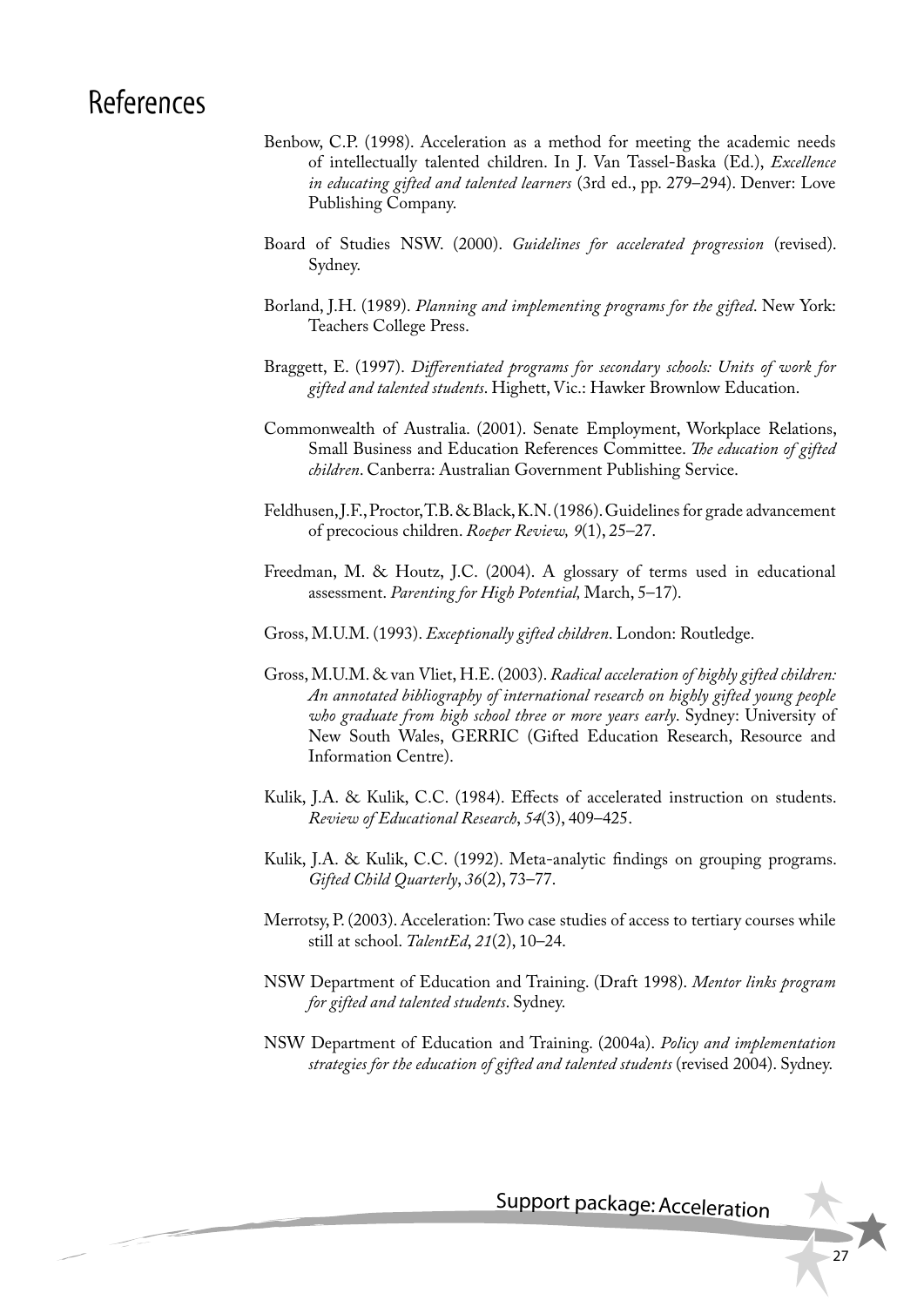- NSW Department of Education and Training. (2004b). Policy and implementation strategies for the education of gifted and talented students: Guidelines for the use of strategies to support gifted and talented students. Sydney.
- NSW Department of Education and Training. (2004c). What are the options? Extension programs for gifted and talented students in comprehensive schools: A discussion paper. Sydney.
- Patterson, D. (2003). Observations on the provision and operation of advanced placement programs in the United States which cater for the needs of gifted and talented students in the senior years of schooling, retrieved 9 November 2004, from http://www.churchilltrust.com.au/Fellows%20Reports/Patterson%20David %2020022.pdf
- Proctor, T.B., Black, K.N. & Feldhusen J.F. (1986). Early admission of selected children to elementary school: A review of the research literature. Journal of Educational Research, 80(2), 70-76.
- Queensland Board of Senior Secondary School Studies. (2001). Providing for gifted students in the senior secondary school: A report by the Chairman's working party on gifted students (reprinted 2001). Brisbane.
- Reis, S.M., Burns, D.E. & Renzulli, J.S. (1992). Curriculum compacting: The complete guide to modifying the regular curriculum for high ability students. Mansfield Center, CT: Creative Learning Press.
- Renzulli, J.S. (1994). Schools for talent development: A practical plan for total school *involvement*. Mansfield Center, CT: Creative Learning Press.
- Renzulli, J.S. & Reis, S.M. (1985). The schoolwide enrichment model: A comprehensive plan for educational excellence. Mansfield Center, CT: Creative Learning Press.
- Rogers, K.B. (2002). Re-forming gifted education: Matching the program to the child. Scottsdale, AZ: Great Potential Press.
- Sayler, M.F. & Brookshire, W.K. (1993). Social, emotional, and behavioural adjustment of accelerated students, students in gifted classes, and regular students in eighth grade. Gifted Child Quarterly, 37(4), 150-154.
- Schiever, S.W. & Maker, C.J. (2003). New directions in enrichment and acceleration. In N. Colangelo & G.A. Davis (Eds.), Handbook of gifted education (3rd ed., pp. 163-173). Boston: Allyn & Bacon.
- Southern, W.T. & Jones, E.D. (1991). The academic acceleration of gifted children. New York: Teachers College Press.
- Southern, W.T., Jones, E.D. & Stanley, J.C. (1993). Acceleration and enrichment: The context and development of program options. In K.A. Heller, F.J. Monks & A.H. Passow (Eds.), International handbook of research and development of giftedness and talent (1st ed., pp. 387-409). New York: Pergamon Press.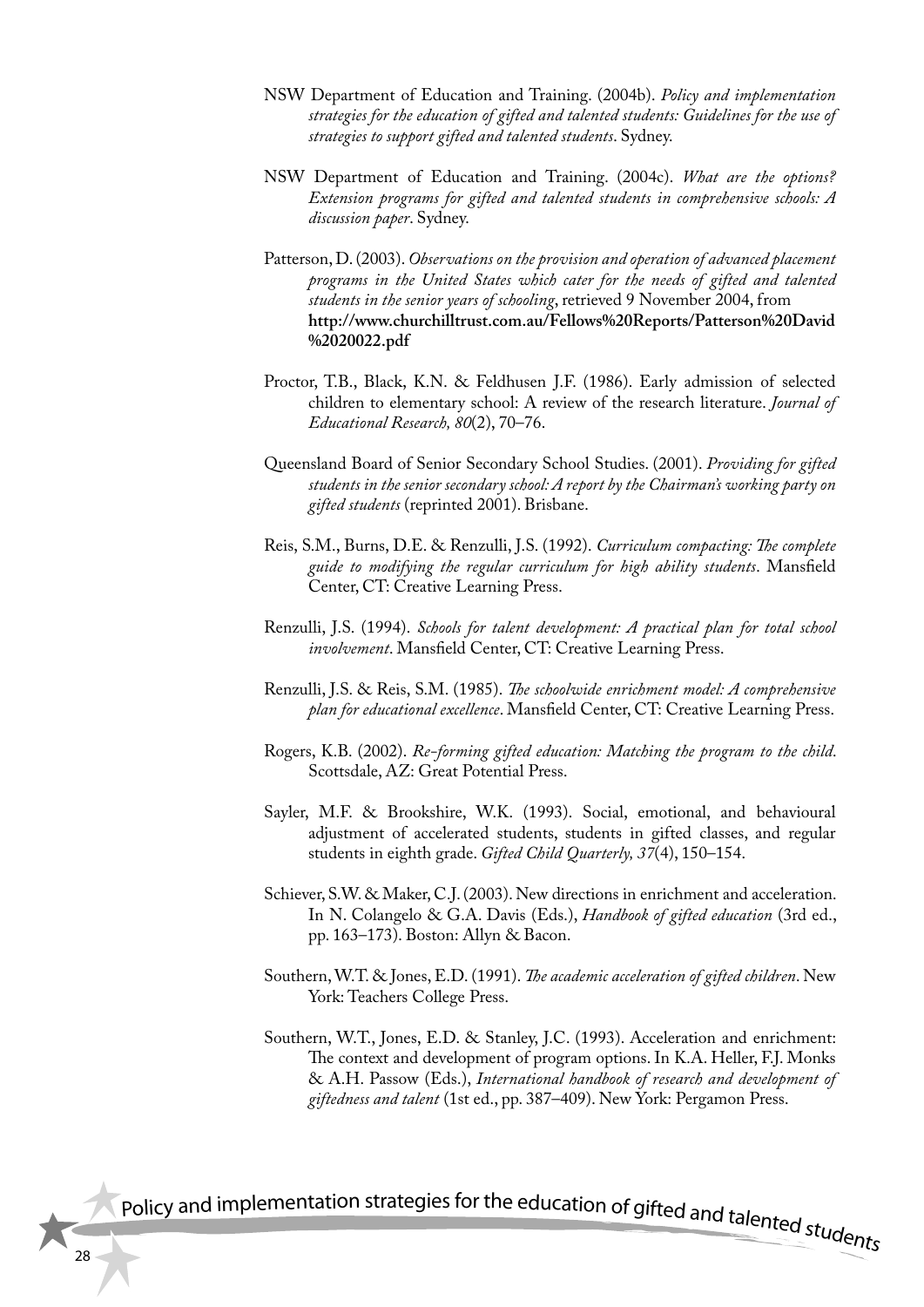- Thompson, M. (2004). School students get credit for some higher learning, retrieved 9 November 2004, from http://www.smh.com.au/articles/2004/03/21/1079823240027.html
- Van Tassel-Baska, J. (1986). Acceleration. In C.J. Maker (Ed.), Critical issues in gifted education. Defensible programs for the gifted (pp. 179-196). Austin: PRO-ED.
- Van Tassel-Baska, J. (1992a). Educational decision-making on acceleration and grouping. Gifted Child Quarterly, 36(2), 187-191.
- Van Tassel-Baska, J. (1992b). Planning effective curriculum for gifted learners. Denver: Love Publishing Company.
- Van Tassel-Baska, J. (2000). Theory and research on curriculum development for the gifted. In K.A. Heller, F.J. Monks, R.J. Sternberg & R.F. Subotnik (Eds.), International handbook of giftedness and talent (2nd ed. pp. 365–386). Amsterdam: Elsevier.

### **Resources**

#### Printed

- Feldhusen, J. (1998). Programs for the gifted few or talent development for the many? Phi Delta Kappan, 79(10), 735-738.
- Gagné, F. (2003). Transforming gifts into talents: The DMGT as a developmental theory. In N. Colangelo & G.A. Davis (Eds.), Handbook of gifted education (3rd ed., pp. 60-74). Boston: Allyn & Bacon.
- Gross, M.U.M. (2001). Submission to the Senate Employment, Workplace Relations, Small Business and Education References Committee, The education of gifted and talented children, from GERRIC (Gifted Education Research, Resource and Information Centre), University of New South Wales.
- Harrison, C. (1999). Giftedness in early childhood. Sydney: University of New South Wales, GERRIC (Gifted Education Research, Resource and Information Centre).
- Landvogt, J. (1997). Teaching gifted children: Developing programs for schools. Highett, Vic.: Hawker Brownlow Education.
- Mares, L. & Byles, J. (1994). One step ahead: A practical handbook for early school entry of gifted infants. Highett, Vic.: Hawker Brownlow Education.
- Porter, L. (1999). Gifted young children: A guide for teachers and parents. Crows Nest, NSW: Allen & Unwin.
- Rimm, S.B. (2001). Underachievement syndrome: Causes and cures. Highett, Vic.: Hawker Brownlow Education.
- Rimm, S.B. & Lovance, K.J. (1992). The use of subject and grade skipping for the prevention and reversal of underachievement. Gifted Child Quarterly, 36(2),  $100 - 105$ .

Support package: Acceleration

29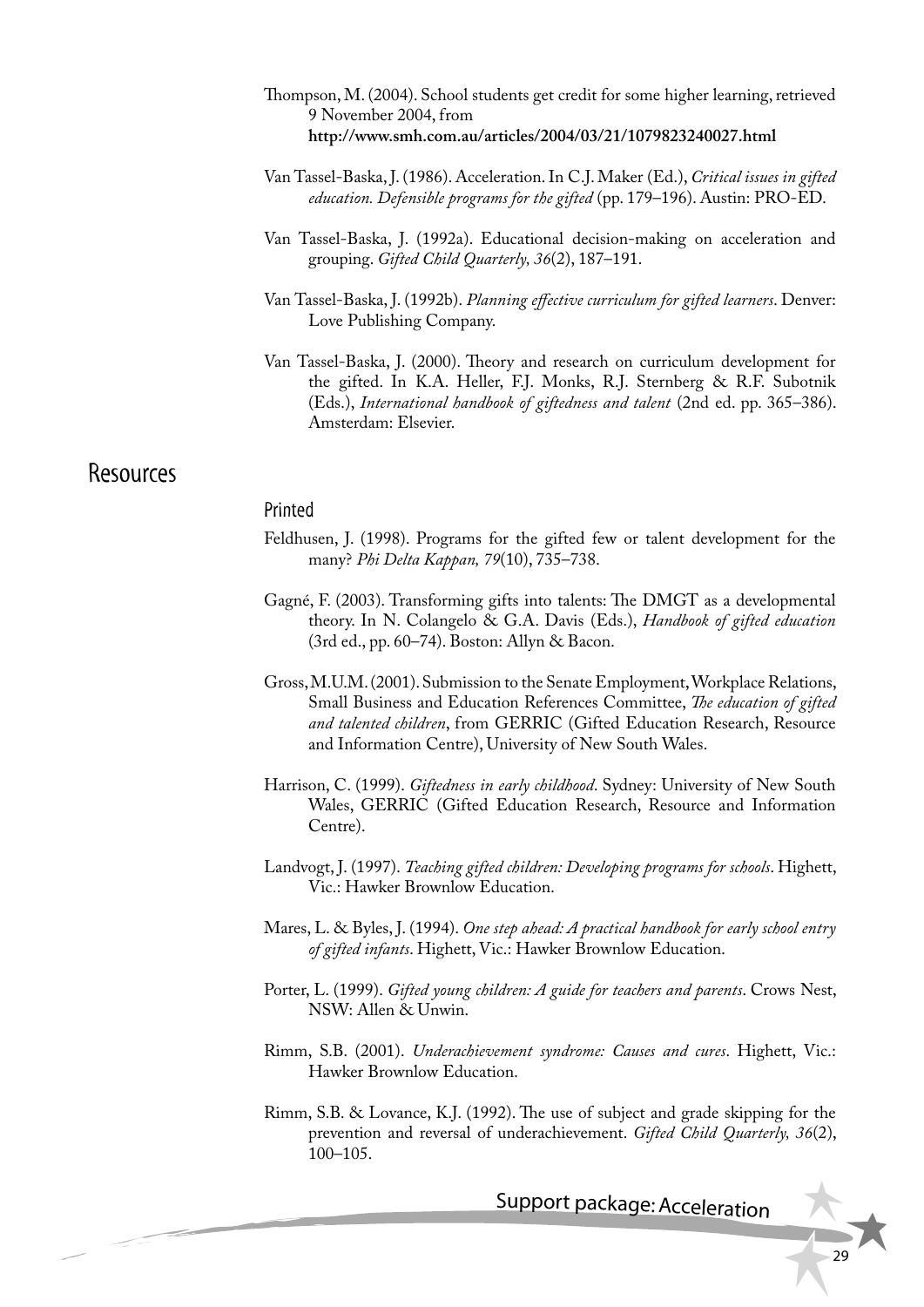- Van Tassel-Baska, J. (1989). Appropriate curriculum for gifted learners. *Educational* Leadership, 46, 19-27.
- Wilson, P. (1996). Challenges and changes in policy and thinking in gifted education in Australia. Highett, Vic.: Hawker Brownlow Education.

#### Electronic

The following resources were available 9 November 2004:

Australian Mathematics Trust. http://www.amt.canberra.edu.au/

Belin-Blank Center for Gifted Education and Talent Development, College of Education, University of Iowa. http://www.uiowa.edu/~belinctr/ Information is available on this site of the Iowa Acceleration Scale and the Advanced Placement and Talent Search programs.

Center for Gifted Education, The College of William and Mary. http://cfge.wm.edu/

- Center for Talented Youth, John Hopkins University. http://www.jhu.edu/~gifted/
- John Templeton Foundation: Gifted education. http://www.templeton.org/gifted\_education/index.asp

Monash University, Enhancement Studies Program 2005. http://www.monash.edu.au/pubs/enhancement/

Rio Tinto Australian Science Olympiads. http://www.rtaso.org.au/www/index.cfm

Tournament of minds. http://www.tom.edu.au/

UNSW Educational Assessment Australia (formerly the Educational Testing Centre). http://www.etc.unsw.edu.au/